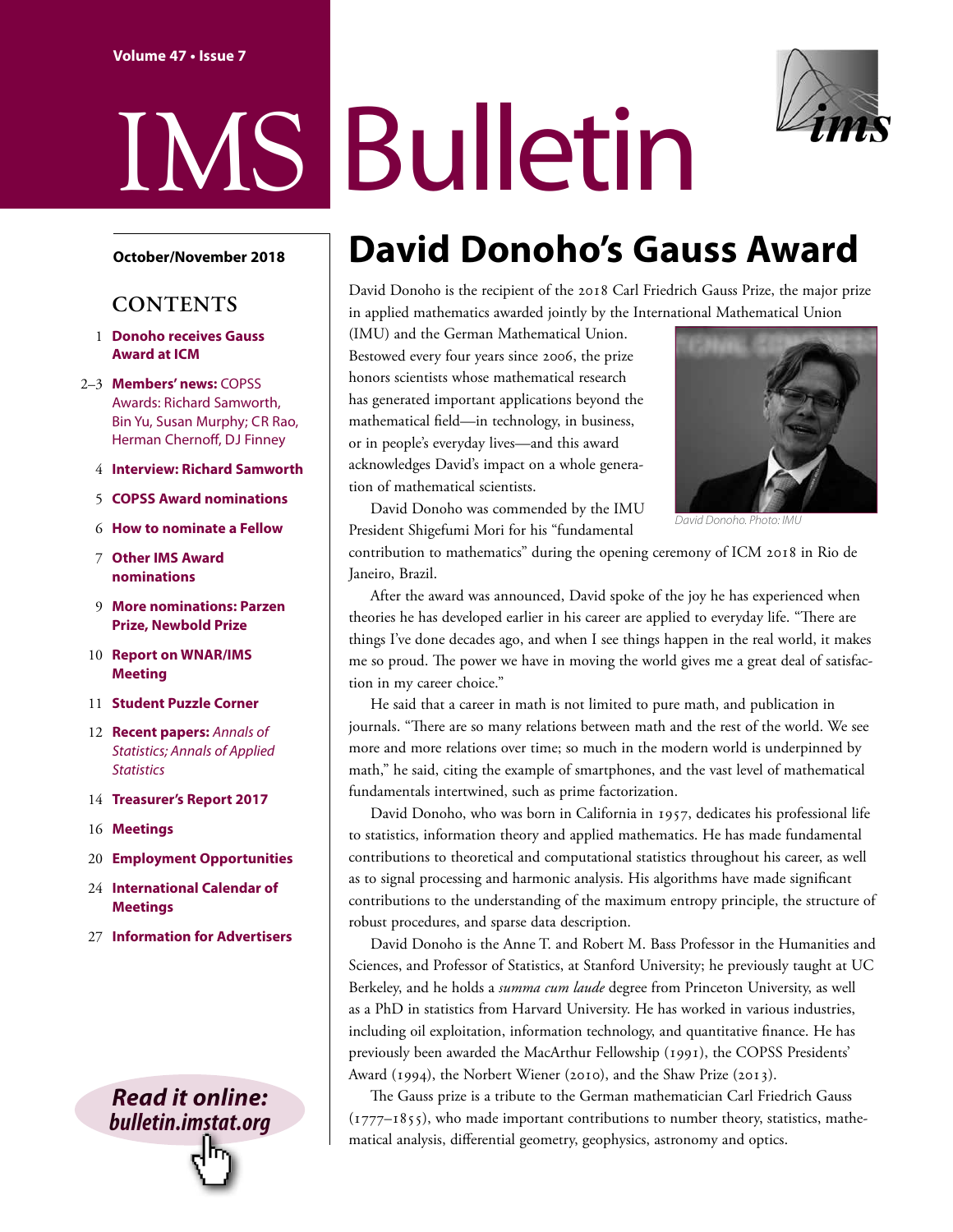# <span id="page-1-0"></span>IMS Bulletin

Volume 47 • Issue 7 October/November 2018 ISSN 1544-1881

### **Contact information**

Managing Editor: T.N. Sriram Assistant Editor: Tati Howell Contributing Editors:

Anirban DasGupta, Yoram Gat, David Hand, Takis Konstantopoulos, Xiao-Li Meng, Regina Nuzzo, Dimitris Politis, Kavita Ramanan and Terry Speed

*Contact the IMS Bulletin by email:* **e** [bulletin@imstat.org](mailto:bulletin@imstat.org) 

**w** <http://bulletin.imstat.org>

<https://www.facebook.com/IMSTATI>

*Contact the IMS regarding your dues, membership, subscriptions, orders or change of address:* 

- $\boxtimes$  IMS Dues and Subscriptions Office 9650 Rockville Pike, Suite L3503A Bethesda, MD 20814-3998 USA
- **t** 877-557-4674 [*toll-free in USA*]
- **t** +1 216 295 5661[*international*]
- **f** +1 301 634 7099
- **e** [staff@imstat.org](mailto:staff@imstat.org)

*Contact the IMS regarding any other matter, including advertising, copyright permission, offprint orders, copyright transfer, societal matters, meetings, fellows nominations and content of publications:*

- $\boxtimes$  Executive Director, Elyse Gustafson IMS Business Office
- **t** 877-557-4674 [*toll-free in USA*]
- **t** +1 216 295 2340 [*international*]
- **f** +1 216 295 5661
- **e** [erg@imstat.org](mailto:erg@imstat.org)

### **Executive Committee**

| President:                                | Alison Etheridge<br>president@imstat.org   |
|-------------------------------------------|--------------------------------------------|
| President-Flect:                          | Xiao-Li Meng<br>president-elect@imstat.org |
| Past President:                           | Jon Wellner<br>president-past@imstat.org   |
| Treasurer:                                | Zhengjun Zhang<br>zjz@stat.wisc.edu        |
| <b>PDATI</b> Program Secretary: Ming Yuan | ming.yuan@columbia.edu                     |
| Executive Secretary: Edsel Peña           | pena@stat.sc.edu                           |

## **IMS Members' News**

#### **Statisticians honored by COPSS at JSM2018**

Wendy Lou, COPSS Secretary/Treasurer, writes: The Committee of Presidents of Statistical Societies (COPSS) presents awards annually to honor statisticians who have made outstanding contributions to the profession of statistics. For 2018, three awards were presented, during the Joint Statistical Meetings in Vancouver, BC.



[Richard J. Samworth](http://www.statslab.cam.ac.uk/~rjs57/) of the University of Cambridge is the recipient of the 2018 Presidents' Award. This award is presented annually to a young member of one of the participating societies of COPSS in recognition of outstanding contributions to the profession of statistics. The award citation recognized Samworth "for fundamental contributions to nonparametric inference under shape constraints, nonparametric classification, high-dimensional variable selection and change point estimation; for many substantial contributions to the profession including editorial service, extensive

*Richard J. Samworth: COPSS Presidents' Award*

service to statistical societies; and for the training and mentoring of junior researchers". Also a recipient of the Royal Statistical Society's Research Award and the Guy Medal in Bronze, Samworth gave an IMS Medallion Lecture at the 2018 IMS Vilnius meeting in July. He is highly regarded as "among the most creative statisticians of his age, whose research has great impact to statistics, machine learning, and data science", and as "a truly superb mentor and advisor for many young and brilliant people". [Richard is interviewed](#page-3-0)  [on page 4.](#page-3-0)

[Bin Yu](https://www.stat.berkeley.edu/~binyu/Site/Welcome.html) of the University of California at Berkeley is the recipient of the 2018 Elizabeth L. Scott Award. This award is granted biennially to an individual, male or female, who has helped foster opportunities in statistics for women. The award citation recognized Yu "for principled leadership in the international scientific community; for commitment and actions towards diversity, equity and inclusion; for consistently mentoring and encouraging women students and new researchers in statistics and data science; and for scientific contributions to statistical and machine learning method-



*Award*

ology at the highest scholarly level". Yu has served as President of IMS, and is a member of the National Academy of Science and the American Academy of Arts and Sciences. She is described as "a powerful voice for women's advancement in the statistics, mathematics, and scientific community". In receiving her award, she encouraged seeking "truth by claiming statistics' central position in data science, and by embracing new statistical issues such as algorithm fairness, privacy, cyber-security, interpretability of machine learning and AI, and accurate election prediction." As a graduate and a faculty member of the department of which Elizabeth L. Scott was one of the founding members, Yu expressed gratitude that the award "is also recognition of the Berkeley Statistics community: its past and current faculty, students, postdocs, staff and visitors for creating and sustaining an open and inclusive intellectual and human environment."

[Susan A. Murphy](http://people.seas.harvard.edu/~samurphy/) of Harvard University is the recipient of the 2018 R.A. Fisher Award and Lectureship, which honors both the contributions of Sir Ronald Aylmer Fisher and the work of a present-day statistician for advancement of statistical theory and applications. This annual award recognizes outstanding scholarship in statistical sciences that has had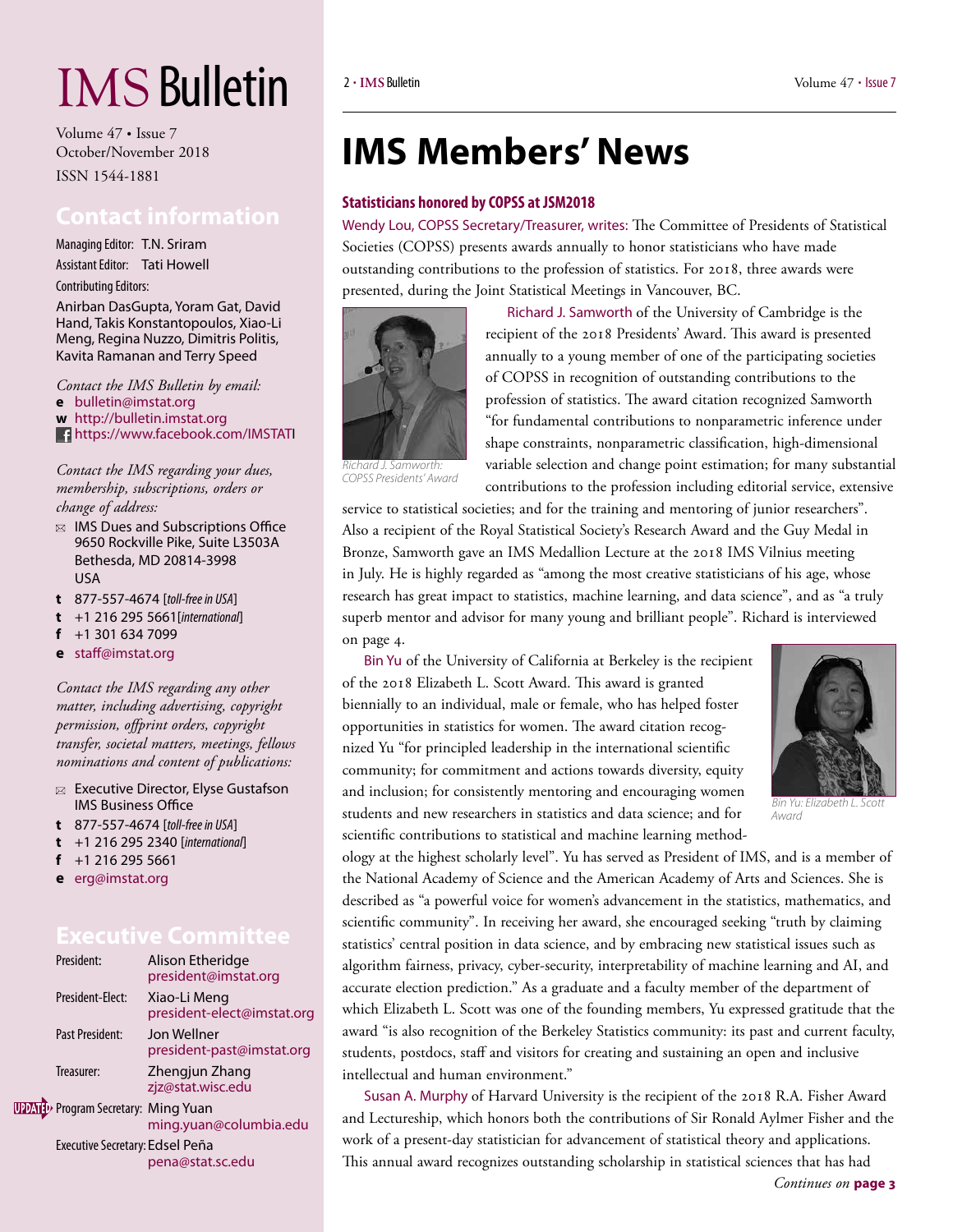#### <span id="page-2-0"></span>**IMS** Bulletin **. October/November** 3 **.** 2018

#### *Continued from* **page 2**

a highly significant impact of statistical methods on scientific investigations. The award citation recognized Murphy "for scientific contributions to statistical theory and methods at the highest level and for fundamental advances in the innovative use of statistics to further behavioral and mental health research". Murphy is a member of the National Academy of Sciences and the National Academy of Medicine, and she is currently President-Elect of IMS. She is hailed as "one of the most outstanding scientists in our discipline", and "her work has the potential to revolutionize the conduct

*Susan A. Murphy: Lectureship* of health sciences research". In her lecture, she discussed the design, implementation and

other statistical considerations related to mobile health research, and aspired "to use statistics and mathematics to impact behavioral science".

The slides of her Fisher Lecture, entitled "The Future: Stratified Micro-Randomized Trials with Applications in Mobile Health", can be downloaded at [http://people.seas.](http://people.seas.harvard.edu/~samurphy/seminars/Fisher08.2018.pdf) [harvard.edu/~samurphy/seminars/Fisher08.2018.pdf](http://people.seas.harvard.edu/~samurphy/seminars/Fisher08.2018.pdf).

The webcast of the COPSS award ceremony and the Fisher Lecture is available at [https://www.youtube.com/watch?v=kRUyrDQqoSc&t=0s&index=2&list=PL9G4n1wtRTDR-](https://www.youtube.com/watch?v=kRUyrDQqoSc&t=0s&index=2&list=PL9G4n1wtRTDR-EE27dOUQr_ZI1JHHp9OH)[EE27dOUQr\\_ZI1JHHp9OH](https://www.youtube.com/watch?v=kRUyrDQqoSc&t=0s&index=2&list=PL9G4n1wtRTDR-EE27dOUQr_ZI1JHHp9OH).

These awards are jointly sponsored by the original JSM societies: IMS, the American Statistical Association (ASA), the Eastern and Western Regions of the International Biometric Society (ENAR and WNAR), and the Statistical Society of Canada (SSC).

Nominations [are sought for the 2019 awards \[](#page-4-0)*see page 5*], and information on award criteria and nomination procedures are available at the COPSS website [http://copss.org](http://copss.org/).

#### **Senior statisticians celebrate birthdays**

We extend our congratulations to two former IMS Presidents, C.R. Rao, who recently celebrated his 98th birthday, on September 10, and Herman Chernoff, who turned 95 in July. Anirban DasGupta noted that Professors Rao and Chernoff are among the two most senior (in age) living statisticians, along with David Finney, who is now 101.

D.J. Finney CBE, FRS, FRSE, is Professor Emeritus of Statistics at the University of Edinburgh. He was Director of the Agricultural Research Council's Unit of Statistics from 1954–84 and a former President of the Royal Statistical Society and of the Biometric Society. He was a pioneer in the development of systematic monitoring of drugs for detection of adverse reactions. He turned 100 in January 2017.

C.R. Rao has made research contributions in estimation theory, statistical inference and linear models, multivariate analysis, combinatorial design, orthogonal arrays, biometry, statistical genetics, generalized matrix inverses, functional equations, diversity indices and the differential metric. Among his many honors are: RSS Guy Medals in Gold and in Silver; the US National Medal of Science; the Indian Government's India Science Award, Padma Vibhushan and Padma Bhushan; ISI's International Mahalanobis Prize; ASA's Wilks Memorial Award; and honorary doctorates from several universities and institutes.

Herman Chernoff is Professor Emeritus of Applied Mathematics (MIT) and of Statistics (Harvard). His major fields of research have been in large sample theory, optimal design of experiments, sequential analysis, and sequential design of experiments. His honors include the Townsend Harris Medal, the Wilks Medal, Statistician of the Year from the Boston Chapter of the ASA, election to the National Academy of Sciences, American Academy of Arts and Sciences, ISI and Sigma Chi, and Fellow of ASA and IMS.



*R.A. Fisher Award and* 

<http://projecteuclid.org/ss> *IMS Collections* <http://projecteuclid.org/imsc>

*IMS Monographs* and *IMS Textbooks:* Nancy Reid [https://www.imstat.org/journals-and](https://www.imstat.org/journals-and-publications/ims-monographs/)[publications/ims-monographs/](https://www.imstat.org/journals-and-publications/ims-monographs/)

- *Electronic Journal of Statistics:* Domenico Marinucci <http://imstat.org/ejs> <http://projecteuclid.org/ejs>
- *Electronic Journal of Probability:* Andreas Kyprianou <http://ejp.ejpecp.org>
- *Electronic Communications in Probability:*  Giambattista Giacomin <http://ecp.ejpecp.org>

*Journal of Computational and Graphical Statistics:*  Diane Cook <http://www.amstat.org/publications/jcgs>

**D**log into members' area at imstat.org *Statistics Surveys:* David Banks

<http://imstat.org/ss> <http://projecteuclid.org/ssu>

*Probability Surveys:* Ben Hambly <http://imstat.org/ps> <http://www.i-journals.org/ps/>

*ALEA: Latin American Journal of Probability and Statistics:* Victor Perez Abreu <http://alea.impa.br/english>

*Annales de l'Institut Henri Poincaré (B):* Gregory Miermont, Christophe Sabot <http://imstat.org/aihp> <http://projecteuclid.org/aihp>

*Bayesian Analysis:* Bruno Sansó <https://projecteuclid.org/euclid.ba> *Bernoulli:* Holger Dette

[http://www.bernoulli-society.org/](http://www.bernoulli-society.org/index.php/publications/bernoulli-journal/bernoulli-journal) <http://projecteuclid.org/bj>

*Brazilian Journal of Probability and Statistics:*  Francisco Louzada Neto <http://imstat.org/bjps> <http://projecteuclid.org/bjps>

#### *Observational Studies:* Dylan Small <https://obsstudies.org/>

*Probability and Mathematical Statistics:* K. Bogdan, M. Musiela, J. Rosiński, W. Szczotka, & W.A. Woyczyński <http://www.math.uni.wroc.pl/~pms>

*Stochastic Systems:* Shane Henderson <http://www.i-journals.org/ssy/>

#### $\omega$  = access published papers online

*Annals of Statistics:* Ed George and Tailen Hsing

<http://projecteuclid.org/aos> *Annals of Applied Statistics:* Tilmann Gneiting

<http://projecteuclid.org/aoas> *Annals of Probability:* Amir Dembo <http://imstat.org/aop>

<http://projecteuclid.org/aop> *Annals of Applied Probability:* Bálint Tóth

<http://projecteuclid.org/aoap> *Statistical Science:* Cun-Hui Zhang <http://imstat.org/sts>

<http://imstat.org/aos>

<http://imstat.org/aoas>

<http://imstat.org/aap>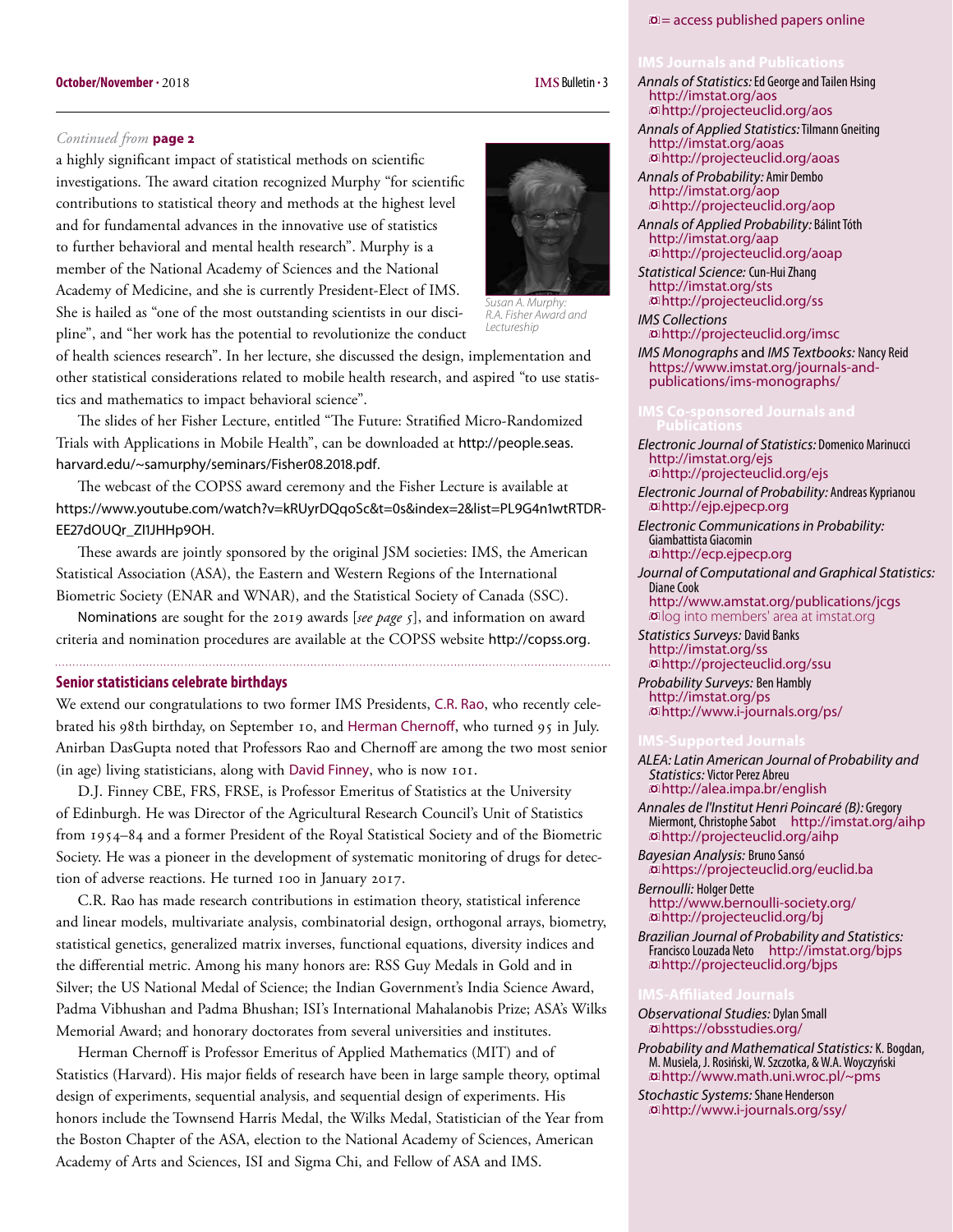## <span id="page-3-0"></span>**Richard Samworth:** COPSS Presidents' Award



[Richard J. Samworth](http://www.statslab.cam.ac.uk/~rjs57/) of the University of Cambridge is the recipient of the 2018 Presidents' Award. This award is presented annually to a young member of one of the participating societies of COPSS in recognition of outstanding contributions to the profession of statistics. The award citation recognized Samworth *"for fundamental contributions to nonparametric inference under shape constraints, nonparametric classification, high-dimensional variable selection and change point estimation; for many substantial contributions to the profession including editorial service, extensive service to statistical societies; and for the training and mentoring of junior researchers".* 

Professor Samworth graciously agreed to be interviewed by Wendy Lou, Secretary/Treasurer of COPSS:

#### *What was your first reaction to winning the prestigious COPSS Presidents' Award?*

I was so shocked that, looking back, I'm relieved no bad words slipped out! Obviously, I was delighted: it's really a great honour for me to join such a distinguished list of statisticians.

#### *Which part of your job do you like the most?*

The time I spend doing research with my PhD students and post-docs is what I enjoy most. They make me a better researcher and frequently amaze me with what they are able to accomplish. I love seeing them develop and grow in confidence.

#### *What advice would you give to young people who are entering the profession as PhD students and assistant professors at this time?*

First, congratulations! It's a great time to be entering the profession and it's wonderful to see the importance of Statistics finally being recognised. For PhD students, the choice of advisor is probably the most important decision. Different people look for different things, but I'd say that ideally, you want a strong researcher who will take an active interest in your research and development. For assistant professors, the main challenge is often to maintain your research momentum and enhance your visibility while also getting up to speed with the other duties of the role. Senior colleagues can often be a great source of advice; personally, I feel I benefited enormously from the travel opportunities that arose at that stage.

#### *Who are your most significant mentors, and how did/do they impact your career?*

My PhD supervisor, Alastair Young, helped greatly at the beginning and even now we enjoy going out for an occasional curry. Alastair introduced me to Peter Hall, who I visited twice at the Australian National University in Canberra and once at the University of Melbourne. As everyone knows, Peter was a remarkable person; we wrote two papers together and I learnt a great deal from working with him. More recently, Peter Bühlmann, Ray Carroll, Lutz Dümbgen, Jianqing Fan and Jon Wellner are just some of the many people who have inspired me and supported my career.

#### *Why were you drawn to nonparametric inference? How did you start to work on shape-constrained estimation problems?*

Like many statisticians, I often find myself questioning whether our assumptions are realistic, so I was very attracted to the flexibility of nonparametric methods. I first started thinking about shape-constrained estimation problems when Michael Stewart came to visit me in 2005. I became really excited about the prospect of having the best of both the nonparametric and parametric worlds: the modelling flexibility of an infinite-dimensional class, together with the potential to obtain estimation procedures that don't require the choice of tuning parameters.

#### *Anything else you will like to share about our profession?*

Many people at the moment are rightly considering the position of Statistics within the brave new world of data science, and some are fearful that we may even become obsolete. I do think it's important that we continue to ask what skills we need to acquire and teach in order to remain relevant, but overall I'm pretty optimistic about our future. My personal experience is that our skills are appreciated now more than ever.

#### *Finally, what are your hobbies and interests beyond statistics?*

Sport is really my first love. When I was younger I used to play a lot, particularly typically British sports like cricket, rugby, golf and football (soccer!). A rugby injury around 20 years ago put paid to that, though. These days, I still watch quite a bit when I can, and have fun giving various challenges to visitors. These can range from kneeling on a fit ball, to throwing juggling balls off the wall above a door and catching them behind your back as you walk through, to chipping a sponge ball with a golf club so that it clears one room but stops before reaching the end of the adjoining one. I'm sure they all sound completely crazy, but I like to think quite a lot of statisticians will be able to remember some good times attempting them!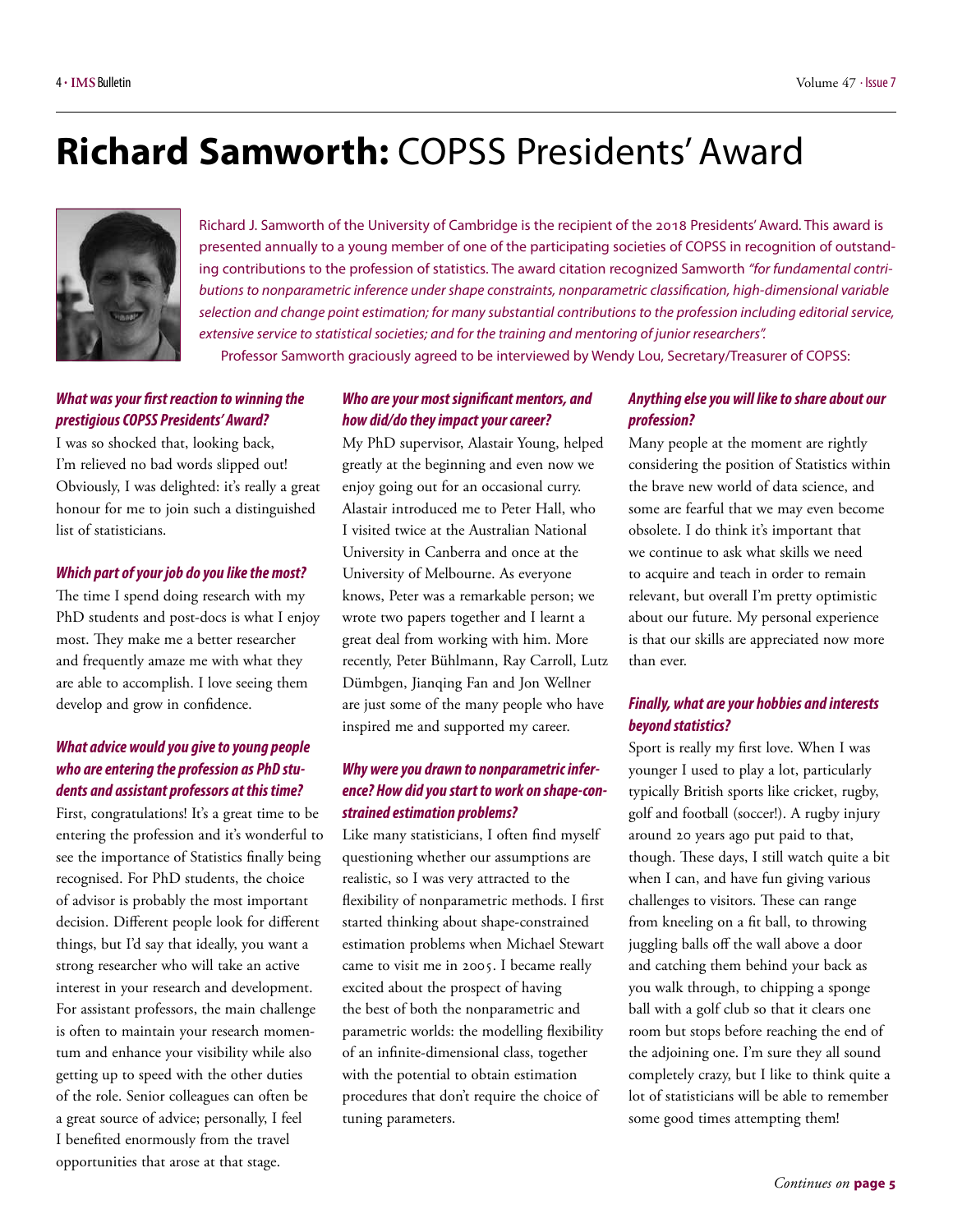## **Nominate 2019 COPSS Awards**

<span id="page-4-0"></span>**A little (more) about Richard J. Samworth**

Richard was born in Newport Pagnell, UK, and obtained his BA in Mathematics (1999), MMath (2000) and PhD in Statistics (2004) from the University of Cambridge. Following a Research Fellowship at St John's College, Cambridge, he was appointed as Lecturer in Statistics in the Statistical Laboratory at the University of Cambridge in 2005, before being promoted to Reader (2010) and then Professor of Statistics (2013). In 2017, he became the Professor of Statistical Science, as well as the Director of the Statistical Laboratory. He remains a Fellow of St John's College, is a Faculty Fellow at the Alan Turing Institute, and holds a Fellowship from the Engineering and Physical Sciences Research Council.

Richard's main research interests are in developing methodology and theory in nonparametric and high-dimensional statistics. He has made particular contributions to log-concave density estimation, k-nearest neighbour methods for classification and entropy estimation, high-dimensional changepoint estimation and data perturbation methods (e.g. subsampling, random projections) for problems in high-dimensional inference such as variable selection or sparse Principal Component Analysis. He has also worked in various application areas, including cancer genetics, oceanography and archaeology.

Richard has served on the editorial boards of the *Annals of Statistics*, the *Journal of the Royal Statistical Society Series B*, the *Journal of the American Statistical Association*, *Biometrika, Statistical Science, Statistica Sinica* and the *SIAM Journal on Mathematics of Data Science* (*SIMODS*). He will begin a term as co-editor of the *Annals of Statistics* (with Ming Yuan) from 1 January 2019.

Prior to this latest award, Richard received the Royal Statistical Society's Research Prize in 2008 and Guy Medal in Bronze in 2012; the Philip Leverhulme Prize in 2014 and the Adams Prize in 2017. He became an IMS Fellow in 2014, an ASA Fellow in 2015, and gave an IMS Medallion lecture at the IMS Annual Meeting in Vilnius in 2018.

Each year, the statistical profession recognizes outstanding members at the Joint Statistical Meetings in an awards ceremony organized by the Committee of Presidents of Statistical Societies (COPSS). Nominations are an important part of the process, and everyone can contribute—from the newest to most senior members of our societies. We recognize excellence in our mentors, colleagues, and friends, and it is important to single out those who have made exceptional contributions to the profession. So take a few minutes, review the various COPSS Awards for 2019, and see if you can identify worthy individuals.

Four COPSS awards will be presented at the 2019 JSM in Denver, Colorado, which will take place July 27–August 1, 2019.

The **[Fisher Award and Lectureship](http://community.amstat.org/copss/awards/fisher-lecturer)** is awarded yearly for outstanding contributions to aspects of statistics and probability that closely relate to the scientific collection and interpretation of data. The award exists to recognize the importance of statistical methods for scientific investigations. The awardee's hour-long lecture is delivered during JSM. Eligible nominations should be sent **by December 15, 2018**, to the Fisher Award Committee Chair or the COPSS Secretary.

The **[Presidents' Award](http://community.amstat.org/copss/awards/presidents)** is presented yearly in recognition of outstanding contributions to the statistics profession. It is typically granted to an individual who has not yet reached his or her 41st birthday. In the special case of an individual who has received his or her statistically related terminal degree fewer than 12 years prior to the nomination deadline, the individual will be eligible if he or she has not yet reached his or her 46th birthday during the year of the award. Nominations should be sent **by January 15, 2019**, to the Presidents' Award Committee Chair or the COPSS Secretary.

The **[Florence N. David Award](http://community.amstat.org/copss/awards/fn-david)** is presented biennially (odd numbered years) to a female statistician who serves as a role model to other women by her contributions to the profession through excellence in research, leadership of multidisciplinary collaborative groups, statistics education, or service to the professional societies. **The awardee will deliver the newly established Florence N. David Lecture during the 2019 JSM.** Nominations should be submitted **by December 15, 2018**, to the Florence N. David Award Committee Chair or the COPSS Secretary.

The **[George W. Snedecor Award](http://community.amstat.org/copss/awards/snedecor)** is presented biennially (odd numbered years) to honor an individual who has been instrumental in the development of statistical theory in biometry and with a noteworthy publication in biometry within three years of the date of the award. Nominations should be submitted **by January 15, 2019**, to the G.W. Snedecor Award Committee Chair or the COPSS Secretary.

These awards are jointly sponsored by the American Statistical Association (ASA), Institute of Mathematical Statistics (IMS), Eastern and Western Regions of the International Biometric Society (ENAR and WNAR), and the Statistical Society of Canada (SSC). They represent a discipline-wide acknowledgment of the outstanding contributions of statisticians, regardless of their affiliations with any professional society. For more information, please visit the COPSS website http://[copss.org](http://community.amstat.org/copss/home).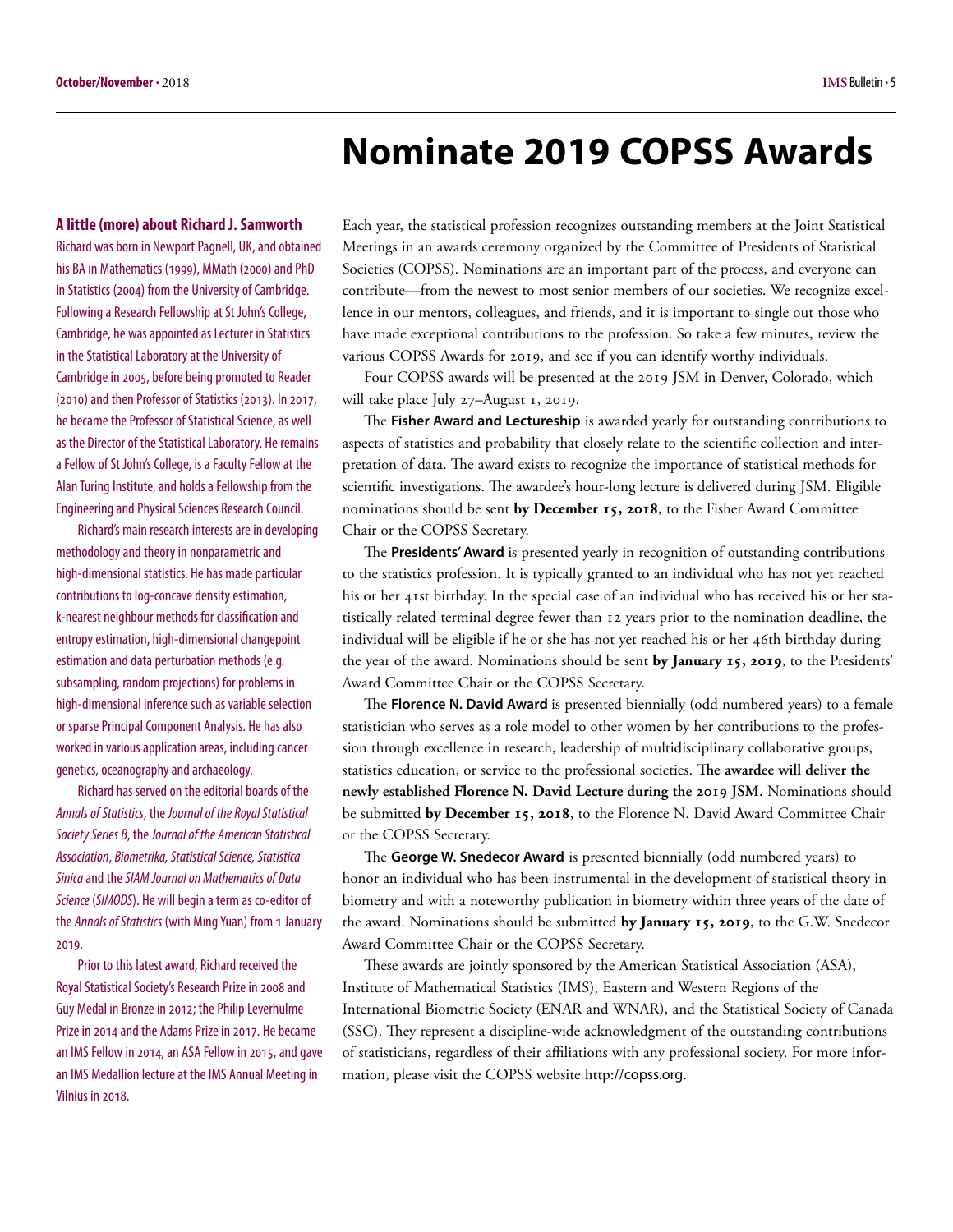## <span id="page-5-0"></span>**Nominating a Fellow? Here's how to choose**

#### **Go forth and nominate!**

Past President Alison Etheridge writes: *In my Presidential address* [\[see the previous issue\]](#page-4-0)*, I called upon everyone to be more proactive in seeking diverse nominations to Fellowship of the IMS. As the excitement of handing the gavel over to Xiao-Li subsided, I tried to put some more thought into understanding why nominations do not reflect the diversity of our community. A first step was to think of some people who I felt should be nominated. I quickly realised that I was not clear what a strong nomination would look like (and I was not really much the wiser having looked at the official guidance on the IMS webpages). How many people, I wondered, know what "makes" an IMS Fellow? This affects both nominators and nominees (if I don't look like a current Fellow, I won't allow my name to go forward). I did come across a 2015 Bulletin article on Fellows, but it listed the achievements of some of the giants of our profession; I was proud that they were IMS Fellows, but I didn't think that their achievements should set the bar!*

*Recognising that I needed help, I contacted Philip Protter, a past Chair of the Committee on Fellows. He generously agreed to write the piece below. I hope that you find it as useful as I do, and that many of you will be inspired to submit nominations.* 

*Details of how to do so can be found at* [https://www.imstat.org/honored-ims-fellows/nominations-for-ims-fellow/.](https://www.imstat.org/honored-ims-fellows/nominations-for-ims-fellow/) *The deadline is January 31.*

Philip Protter, who is himself an IMS Fellow, has some words of advice for anyone who is wondering how to choose someone to nominate to be a Fellow of the IMS: The guidance regarding the nomination of scholars to become Fellows of the IMS given by the IMS itself is rather minimal. It consists of two instructions:

- (1) a candidate of well-established leadership whose contributions to the field of statistics or probability other than original research shall be judged of equal value; or
- (2) a candidate of well-established leadership in the application of statistics or probability, whose work has contributed greatly to the utility of and the appreciation of these areas.

Perhaps it is wise to flesh out these instructions a little. First of all, the naming of a Fellow serves two purposes. It bestows an honor on the recipient, and it also reciprocally bestows an honor on the IMS. The more prestigious is the collection of Fellows, the greater is the honor bestowed both on the new Fellows and also on the IMS. Therefore, it makes sense to nominate someone whose work you, as the nominator, think is of exceptionally high quality.

There are many ways to judge quality.

The easiest ways are indirect. One can count the number of publications, one can verify that the journals in which the candidate has published are considered to be high quality journals, one can look at the number of citations using the Web of Science or Google Scholar, for example. One can check the candidate's "institutional authority," by seeing what university or research institute he or she works at and assessing its prestige. All of these are poor as direct methods, and should be used only as external signifiers to validate in some sense a case of merit that has been well argued.

The true way to do this is for the nominator himself or herself to assess the contributions of the candidate's work. Has she solved some important problem, developed a new technique, taken a new and innovative approach, had seminal work that has inspired the work of others? These justifications can be detailed in the nominator's letter and echoed in the supporting letters of other scholars.

There are additional reasons to nominate someone to be a Fellow. One can be a leader in research in terms of one's publications, sure, but one can be a leader in the community in other ways. A person who has many successful PhD students, for example, is contributing to the health of our profession.

One could be a superb mentor to young researchers, trying to guide them through the hornet's nest of forging a career at a time when some referees and even some journal Editors are more consumed with venting spleen than with promoting the collective effort to advance knowledge. An editor who works with a new PhD to help her to improve her first papers is a hero to the community more than an editor who is quick to reject (and thereby discourage) with the idea of pursuing some elusive goal of ensuring quality.

One can contribute to the collective good of the community in several other ways as well. At times, there are individuals whose ability in typically unheralded areas can be profound. These can be organizational (such as organizing conferences, workshops, creating new journals, creating new sub-groups of societies, etc.) or by lending aid to scientifically deprived regions or countries.

Most of us might agree it is better to live in a society that provides health care and does not have people dying on the street left unattended. By analogy, and more subtle perhaps, is the desire to live in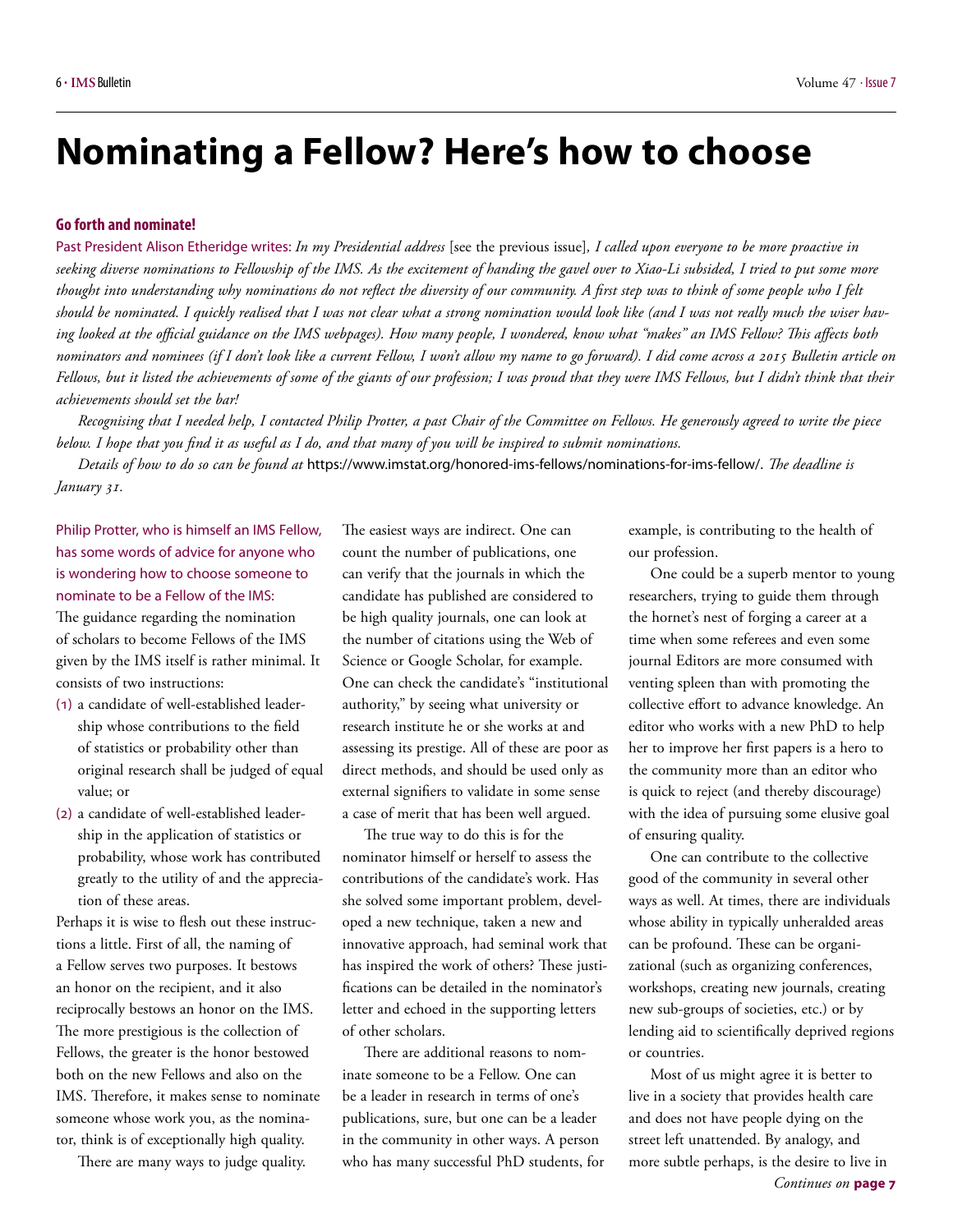<span id="page-6-0"></span>a society where the population is educated and perhaps even has a good grasp on the concept of randomness.

Even as an education helps one to appreciate modern art, knowing calculus and basic probability and statistics is helpful (in my personal view) towards the ability to live and to enjoy a full life. Education is a social good of the first order and there are remarkable individuals who devote consider- able effort towards facilitating the education of others.

There is an aspect of the nomination of Fellows that needs to be mentioned, and that is the aspect of diversity. There is always the sinister suspicion that diversity somehow lowers the "quality" of the collection of Fellows, since we need to lower our otherwise exacting standards to include those who do not fit our model of what a Fellow should be. This is foolishness.

There is an old saying, "God created man in his own image, and man, being a gentleman, returned the compliment." In that spirit, a lot is to be said for those nominators who can escape the dominant paradigm of choosing Fellows who resemble the existing Fellows, in favor of a more original idea of what a Fellow should be, by rethinking the rubric to include the contributions in a wholistic sense and looking at the contributions of a person not only in terms of scholarship, but, in addition, in terms of an entire contribution of the welfare of our probabilistic and statistical community of scholars, all trying to advance the collective effort of knowledge and understanding, thereby making the world a better place.

In this sense, gender diversity and racial diversity play an important role. A diverse collection of Fellows encourages young researchers who intellectually and physically resemble some of the Fellows to continue and to aspire to do great things with their lives, both intellectually and otherwise.

## **Nominate for IMS Awards**

It's time to think about nominating your outstanding colleagues and collaborators for these IMS awards: Tweedie award, Carver medal and IMS Fellowship.

The **Tweedie New Researcher Award** funds travel to present the Tweedie New Researcher Invited Lecture at the IMS New Researchers Conference. It was created in memory of Richard Tweedie, who mentored many young colleagues. New researchers (who received their PhD in 2013–2018), who are members of IMS, are eligible. The nomination deadline is December 1, 2018. See [https://www.imstat.org/ims-awards/](https://www.imstat.org/ims-awards/tweedie-new-researcher-award/.) [tweedie-new-researcher-award/.](https://www.imstat.org/ims-awards/tweedie-new-researcher-award/.)

Nominations are invited for the **Carver Medal**, created by the IMS in honor of Harry C. Carver, for exceptional service specifically to the IMS. All nominations must be received by February 1, 2019. Please visit [https://www.imstat.org/ims-awards/](https://www.imstat.org/ims-awards/harry-c-carver-medal/.) [harry-c-carver-medal/.](https://www.imstat.org/ims-awards/harry-c-carver-medal/.)

A candidate for the **IMS Fellowship** [*see Philip Protter's article on the previous page*] shall have demonstrated distinction in research in statistics or probability, by publication of independent work of merit. This qualification may be partly or wholly waived in the case of either a candidate of well-established leadership whose contributions to the field of statistics or probability other than original research shall be judged of equal value; or a candidate of well-established leadership in the application of statistics or probability, whose work has contributed greatly to the utility of and the appreciation of these areas. Candidates for fellowship should be members of IMS when nominated (you can email Elyse Gustafson [erg@imstat.org](mailto:erg@imstat.org) to check this before you start). The nomination deadline is January 31, 2019. For nomination requirements, see [https://](https://www.imstat.org/honored-ims-fellows/nominations-for-ims-fellow/.) [www.imstat.org/honored-ims-fellows/nominations-for-ims-fellow/.](https://www.imstat.org/honored-ims-fellows/nominations-for-ims-fellow/.)

## **Apply for IMS Travel Awards**

Applications are open for two types of travel awards. The **IMS Hannan Graduate Student Travel Award** funds travel and registration to attend (and possibly present a paper/poster at) an IMS sponsored or co-sponsored meeting. This travel award is available to *IMS members who are graduate students (seeking a Masters or PhD degree) studying some area of statistical science or probability*. If you are a New Researcher (awarded your PhD in 2013–18) looking for travel funds, you should apply for the **IMS New Researcher Travel Award** to fund travel, and possibly other expenses, to present a paper or a poster at an IMS sponsored or co-sponsored meeting (apart from the IMS New Researcher's Conference, which is funded separately). Applicants for both these travel awards must be members of IMS, though joining at the time of application is allowed (student membership is free, and new graduate membership discounted!). The application deadline for both is February 1, 2019. See [https://www.imstat.org/ims](https://www.imstat.org/ims-awards/ims-hannan-graduate-student-travel-award/)[awards/ims-hannan-graduate-student-travel-award/](https://www.imstat.org/ims-awards/ims-hannan-graduate-student-travel-award/) and [https://www.imstat.org/](https://www.imstat.org/ims-awards/ims-new-researcher-travel-award/) [ims-awards/ims-new-researcher-travel-award/](https://www.imstat.org/ims-awards/ims-new-researcher-travel-award/) for details.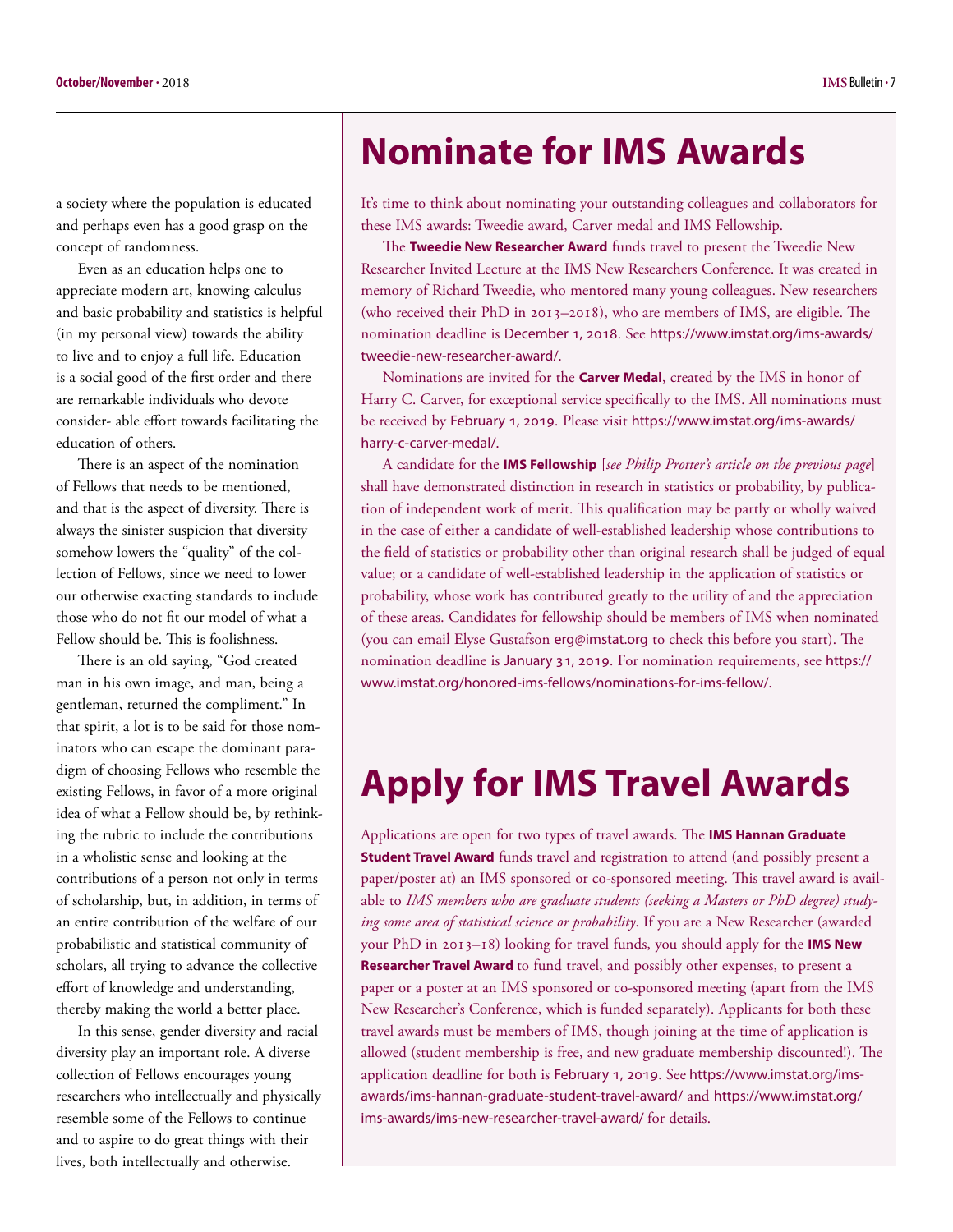

**Price** 

**US\$80**

# *NSF –CBMS Regional Conference Series in Probability and Statistics*

## Volume 10 **Bayesian Inference and Computing for Spatial Point Patterns**

*by Alan E. Gelfand, Duke University, and Erin M. Schliep, University of Missouri*

This monograph results from a CBMS short course given by Alan Gelfand at the University of California at Santa Cruz in August 2017. It extracts a portion of the lecture material that focuses on spatial point patterns, and substantially expands it, in addition to providing introductory material. The decision to focus on spatial point pattern models reflects the fact that this area of spatial analysis has, arguably,

*NSF-CBMS Regional Conference Series in Probability and Statistics Volume 10* **BAYESIAN INFERENCE AND COMPUTING FOR SPATIAL POINT PATTERNS Alan E. Gelfand and Erin M. Schliep**

*Institute of Mathematical Statistics American Statistical Association Beachwood, Ohio Alexandria, Virginia*

received the least attention in the literature, and even less within the Bayesian community. At this point, the other, more mainstream spatial and spatio-temporal material is discussed and readily available in many books. The monograph provides a forum for presentation of novel Bayesian inference and model fitting material which has been very recently developed by Gelfand and collaborators. This material is predicated on an assumption which currently drives much Bayesian work: if you can fit a Bayesian model and if you can simulate realizations of the model, you can do full Bayesian inference under the model.

Read the preface at <https://projecteuclid.org/euclid.cbms/1530065033>

Order your copy of *Bayesian Inference and Computing for Spatial Point Patterns* now (softcover, US\$80.00)

## Order online: **<https://projecteuclid.org/euclid.cbms/1530065028>**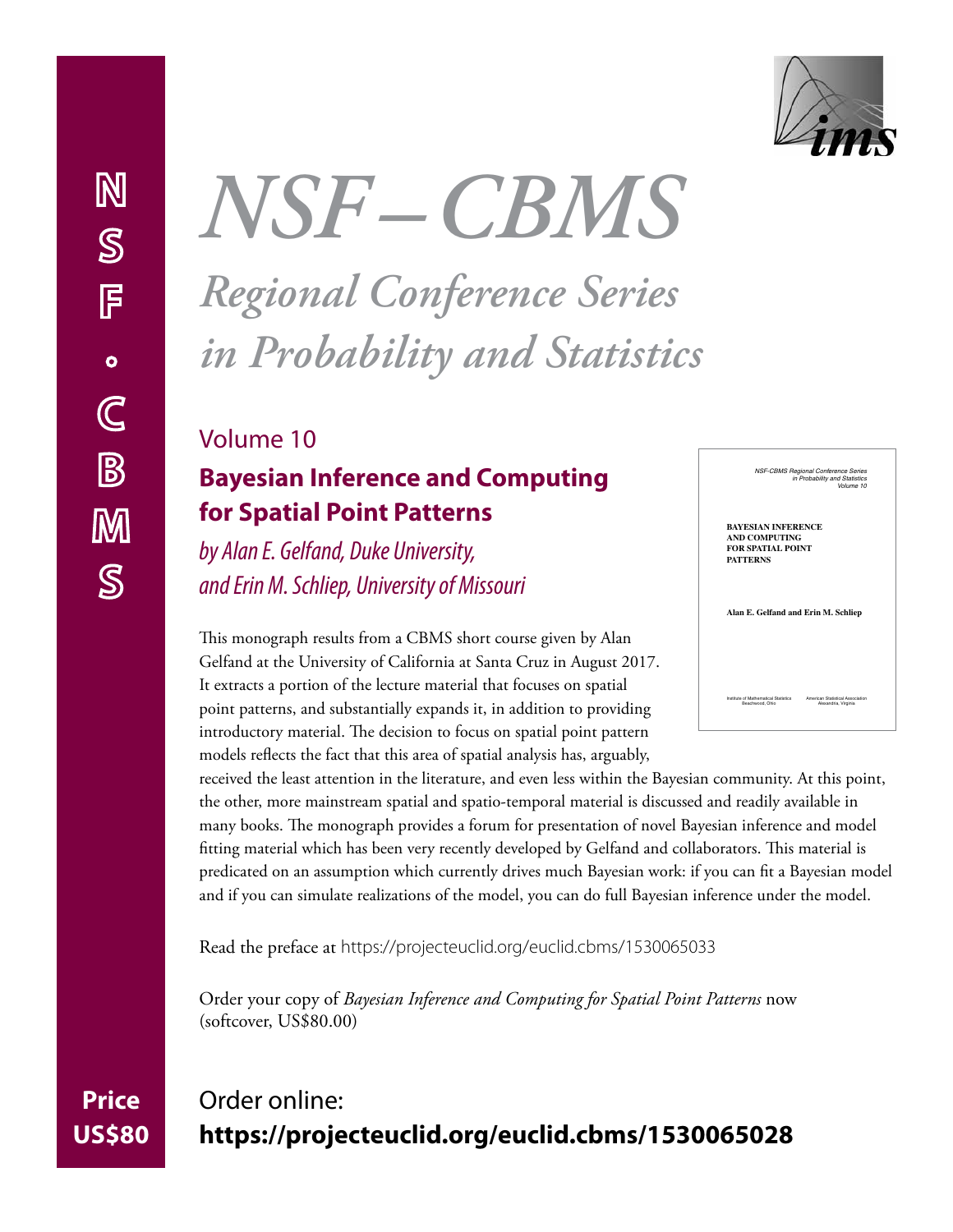## <span id="page-8-0"></span>**Call for Nominations: Parzen Prize**

#### **The Department of Statistics at Texas A&M University Invites Nominations for The Emanuel and Carol Parzen Prize for Statistical Innovation**

To promote the dissemination of statistical innovation, the Emanuel and Carol Parzen Prize for Statistical Innovation is awarded in even-numbered years to a North American statistician whose outstanding research contributions include innovations that have had impact on practice and whose PhD degree is at least 25 years old.

The Parzen Prize is awarded by the Department of Statistics at Texas A&M University and is selected by the members of the Parzen Prize Committee (consisting of four internal faculty members and one external member). The prize consists of an honorarium of \$1000 and travel to College Station, TX, to present a lecture at the Prize Ceremony. Submission of nominations

Nominations for the 2018 Parzen Prize should include a letter describing the nominee's outstanding contributions to high impact innovative research in statistics, a current curriculum vita, and two supporting letters. Nominations should be submitted by October 25, 2018 to Thomas Wehrly, the Chair of the 2018 Parzen Prize Committee, via e-mail to [twehrly@stat.tamu.edu](mailto:twehrly@stat.tamu.edu) or to: *Professor Thomas Wehrly, Department of Statistics, Texas A&M University, TAMU 3143, College Station Texas 77843-3143.*

Previous Parzen Prize winners are: 1994 Grace Wahba, 1996 Donald P. Rubin, 1998 Bradley Efron, 2000 C.R. Rao, 2002 David R. Brillinger, 2004 Jerome H. Friedman, 2006 Alan Gelfand, 2008 Nancy Reid, Marvin Zelen, 2010 Roger Koenker, 2012 Adrian Raftery, 2014 Trevor Hastie, 2016 William Cleveland.

For more information, please visit our website at <https://www.stat.tamu.edu/about/awards-and-prizes/parzenprize/>

## **Call for Nominations: Ethel Newbold Prize**

#### **The Newbold Prize Committee invites nominations for the Ethel Newbold Prize.**

The Ethel Newbold Prize for excellence in statistics is awarded every two years, next time in spring 2019. The name of the prize recognizes a historically important role of women in statistics. The prize itself is for excellence in statistics without reference to the gender of the recipient. The Ethel Newbold Prize is generously supported by Wiley.

The Ethel Newbold Prize is to be awarded to an outstanding statistical scientist in early or mid-career for a body of work that represents excellence in research in mathematical statistics and/or excellence in research that links developments in a substantive field to new advances in statistics.

In any year in which the award is due, the prize will not be awarded unless the set of all nominations includes candidates from both genders.

The award consists of the prize amount of  $2500 \in \text{together with an award certificate.}$ 

For this call, the prize winner will be selected in spring 2019. The prize will be awarded at a following Bernoulli World Congress, Bernoulli-sponsored major conference, or ISI World Statistics Congress. The awardee will also be invited to present a talk at one of these conferences.

Further information about the Ethel Newbold Prize (and other prizes of the Bernoulli Society) may be found at [http://www.bernoulli](http://www.bernoulli-society.org/index.php/prizes)[society.org/index.php/prizes](http://www.bernoulli-society.org/index.php/prizes).

#### Submission of nominations

Each nomination should include a letter outlining the case in support of the nominee, along with a curriculum vitae. Nominations as well as any inquiries about the award should be sent to Oddbjorg Wethelund, Department of Mathematics, Aarhus University, email: [oddbjorg@math.au.dk](mailto:oddbjorg@math.au.dk). The deadline for accepting nominations is November 30, 2018.

Ethel May Newbold (1882–1933) was an English statistician and the first woman to be awarded the Guy Medal in Silver by the Royal Statistical Society, in 1928. Her obituary, written by Major Greenwood, is at <http://www.jstor.org/stable/2341811>

The Newbold Prize Committee members are Eva B. Vedel Jensen (chair), Gesine Reinert and Jon A. Wellner.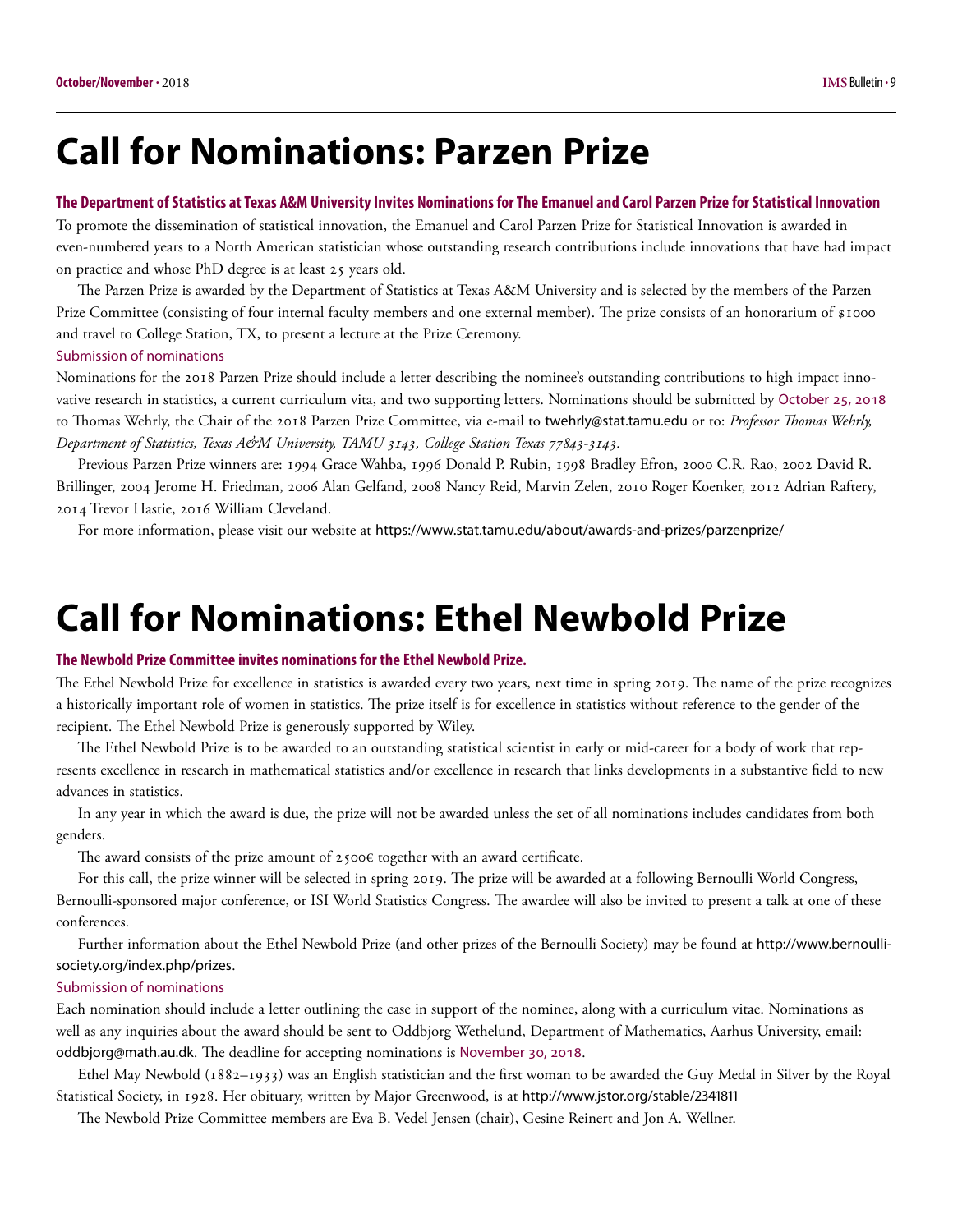## <span id="page-9-0"></span>**2018 WNAR/IMS Meeting**

The Western North American Region of The International Biometric Society (WNAR) jointly holds an annual meeting with IMS. Megan Othus reports from the most recent meeting, in June:

The 2018 Annual Meeting of the WNAR/ IMS was hosted in Edmonton by the University of Alberta from June 25–27, with over 100 participants.

The meeting began with two short courses: "Statistical Challenges for Neuroimaging Data Analysis" presented

Marginal Modeling Approach to the Analysis of Multivariable Failure Time Regression Data."

The conference

included seven invited sessions sponsored by WNAR, one invited session sponsored by IMS, six student paper competition oral sessions, and three contributed paper sessions.



*Ross Prentice giving the Presidential Invited Address.* 

by Linglong Kong from the University of Alberta and "Individual-level Transmission Process Modelling: Epidemics, Invasive Species and Beyond" presented by Rob Deardon from the University of Calgary. Ross Prentice from the Fred Hutchinson Cancer Research Center presented the WNAR Presidential Invited Address, "A



*Conference participants enjoying the WNAR mixer*

WNAR thanks Adam Kashlak for his efforts as the Program Chair, and Jei Jiang and Linglong Kong (all three from University of Alberta) for their efforts as Local Organizers.

#### **Student Paper Competition**

Congratulations to the winners of this year's student paper competition. The Most Outstanding Written Paper winners (tied) were Anu Mishra from the University of Washington for her paper "Weighted Recalibration for Improved Clinical Utility

of Risk Scores" and Katherine Wilson from the University of Washington for her paper "Child Mortality Estimation Incorporating Birth History Data." The Most Outstanding Oral Presentation winner was Phuong Vu from University of Washington



for presentation "Probabilistic Predictive Principal Components Analysis for Spatially Misaligned and High-Dimensional Air Pollution Data with Missing Observations." The Distinguished Oral Presentation winner was Kelsey Grinde from the University of Washington for her presentation "Controlling for Multiple Testing in Genome-Wide Admixture Mapping Studies. The students received their award at the *An unexpected fire alarm caused participants to evacuate the building*

conference banquet.

We give a special thanks to the chair of the student paper competition, Jessica Minnier from Oregon Health Sciences University. We also thank the team of student paper reviewers and judges for the students' oral presentations and papers: Harold Bae from Oregon State University, Charlotte Gard from New Mexico State University, Katerina Kechris from University of Colorado Anschultz Medical Campus, Miguel Marino from Oregon Health Science University, and Byung Park from Oregon Health Sciences University.



*Student paper competition winners*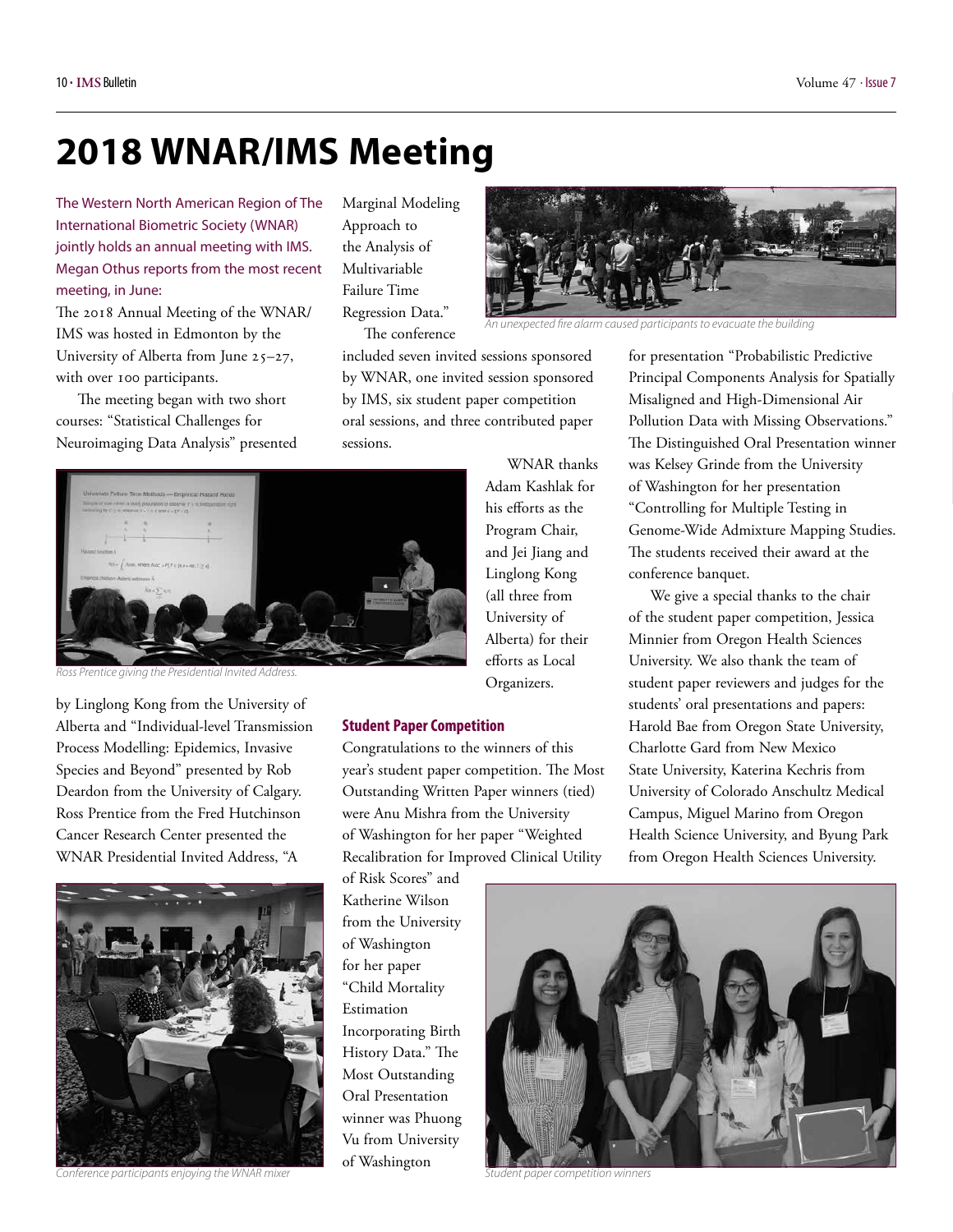<span id="page-10-0"></span>

## **Student Puzzle Corner 22**

#### **Here's Anirban DasGupta's latest puzzle: coin tossing.**

After our well deserved summer intermission, we need to get resolute again, and this time on a statistics problem. The inferential premise of our problem is completely standard, but the nature of the data is not quite standard. You will deal simultaneously with probability and inference.

It has been noted in the probability literature that students of probability grossly underestimate how many consecutive heads one is likely to obtain in a given number of tosses of a (fair) coin. Very few would be adventurous enough to write more than three or four consecutive heads in, say, 100 imaginary tosses of a coin. Actually, the expected value here is almost 6. The distribution of the length of the longest head run is, in principle, known.

trial, is tossed 10 times, and the length of the longest head

just this data.

(a) Find the MLE of *p* based on just this data.

(b) Find a moment estimate of *p* based on

Here is our exact problem this time.





The Student Puzzle Corner contains problems in statistics or probability. Solving them may require a literature search. Student IMS members are invited to submit solutions (to [bulletin@](mailto:bulletin@imstat.org) [imstat.org](mailto:bulletin@imstat.org) with subject "Student Puzzle Corner"). The deadline is **November 15, 2018**.

The names of student members who submit correct solutions, and the answer, will be published in the following issue. The Puzzle Editor's decision is final.

**Deadline: November 15, 2018**

run is found to be 1.

Suppose a coin with an unknown probability *p* for heads, in a single

### **Contributing Editor Anirban DasGupta, on the solution to the previous Puzzle:**



*Joyce Cahoon*

Student member Joyce Cahoon at North Carolina State University sent serious answers to last month's puzzle, and we commend her efforts.

If we denote  $Sn = \sum_{i=1}^{n} x_i$ , then by straightforward calculations, the probability that the *n* residents have no common friends is

$$
\frac{(N-x_1)!\ (N-x_2)!\cdots (N-x_n)!}{(N!)^{n-1} (N-S_n)!}.
$$

For part (b), denote by  $B_i$  the event that resident  $i$  of the town is a friend of each of the *n* residents in consideration. In part (a), we already have the probability that none of the

events  $B_1, B_2, \dots, B_N$  occurs. Apply de Moivre's formula to find the probability that exactly one of the events  $B_1$ ,  $B_2, \dots, B_N$  occurs. For  $N = 10^6$ ,  $n = 15$ ,  $x_i \equiv 4 \times 10^5$ , the numerical value is approximately 0.37. Add it to the value from part (a) to get a probability of .71 that at most one resident of the town is a friend of the *n* residents in question.

For part (c), denote by  $W = W_{N,n}$  the cardinality of the intersection of the *n* acquaintance sets. Then,  $E(W) = \frac{x_1 x_2 \cdots x_n}{N^{n-1}}$  (just use indicators).

When  $n = N$  and each  $x_i = N - \log N$ , this is seen without trouble to be  $1 + o(1)$  as  $N \to \infty$ . Thus, an approximate value of the probability that *W* equals 1 is  $e^{-1} = .37$ .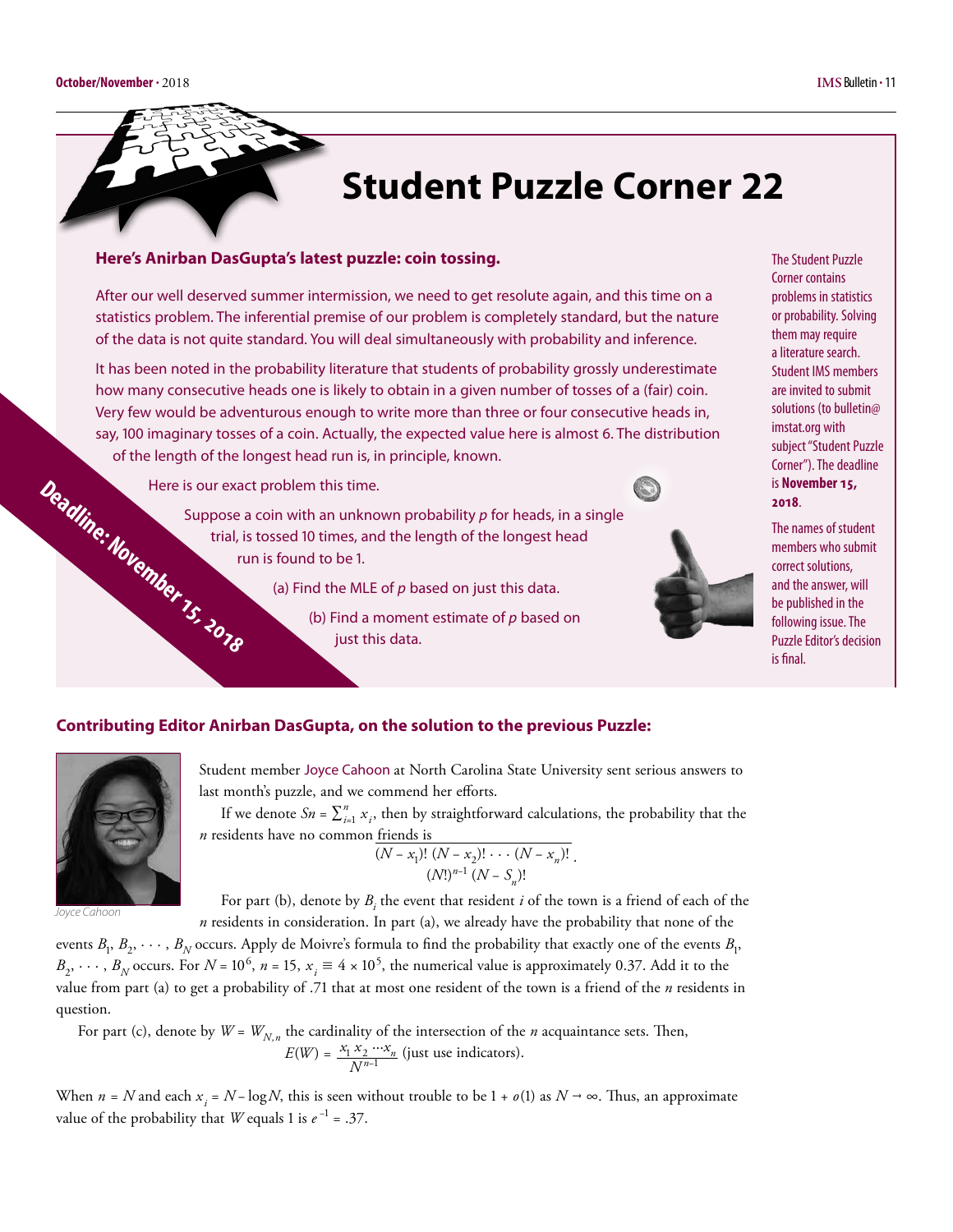## <span id="page-11-0"></span>**Recent papers: two IMS journals**

## *Annals of Statistics: Volume 46, No. 5, October 2018*

The *Annals of Statistics* aims to publish research papers of the highest quality reflecting the many facets of contemporary statistics. Primary emphasis is placed on importance and originality. The Co-Editors are Edward I. George and Tailen Hsing. Access papers at **<https://projecteuclid.org/info/euclid.aos>**

| A new perspective on robust M-estimation: |                                                                                                                                                      |
|-------------------------------------------|------------------------------------------------------------------------------------------------------------------------------------------------------|
|                                           |                                                                                                                                                      |
|                                           |                                                                                                                                                      |
|                                           |                                                                                                                                                      |
|                                           |                                                                                                                                                      |
|                                           |                                                                                                                                                      |
|                                           |                                                                                                                                                      |
|                                           |                                                                                                                                                      |
|                                           |                                                                                                                                                      |
|                                           |                                                                                                                                                      |
|                                           |                                                                                                                                                      |
|                                           |                                                                                                                                                      |
|                                           |                                                                                                                                                      |
|                                           |                                                                                                                                                      |
|                                           |                                                                                                                                                      |
|                                           |                                                                                                                                                      |
|                                           |                                                                                                                                                      |
|                                           |                                                                                                                                                      |
|                                           | Optimality and sub-optimality of PCA I: Spiked random matrix models AMELIA PERRY, ALEXANDER S. WEIN, AFONSO S. BANDEIRA, AND ANKUR MOITRA; 2416-2451 |
|                                           |                                                                                                                                                      |
|                                           |                                                                                                                                                      |
|                                           |                                                                                                                                                      |



#### **Richard Gibbens (1962–2018)**

British mathematician and computer scientist Richard Gibbens has died, following a short illness. He was 56. Richard's research interests included the mathematical modelling of networks especially communication, road transport and energy networks. He was a Reader at the Computer Laboratory, University of Cambridge, and had just been promoted to a Professorship for this academic year. He was also a Fellow of the Alan Turing Institute. Prior to 2001, Richard was a Royal Society University Research Fellow in the Statistical Laboratory, University of Cambridge, where he also obtained his PhD.

He is survived by his wife Helen and two teenage children.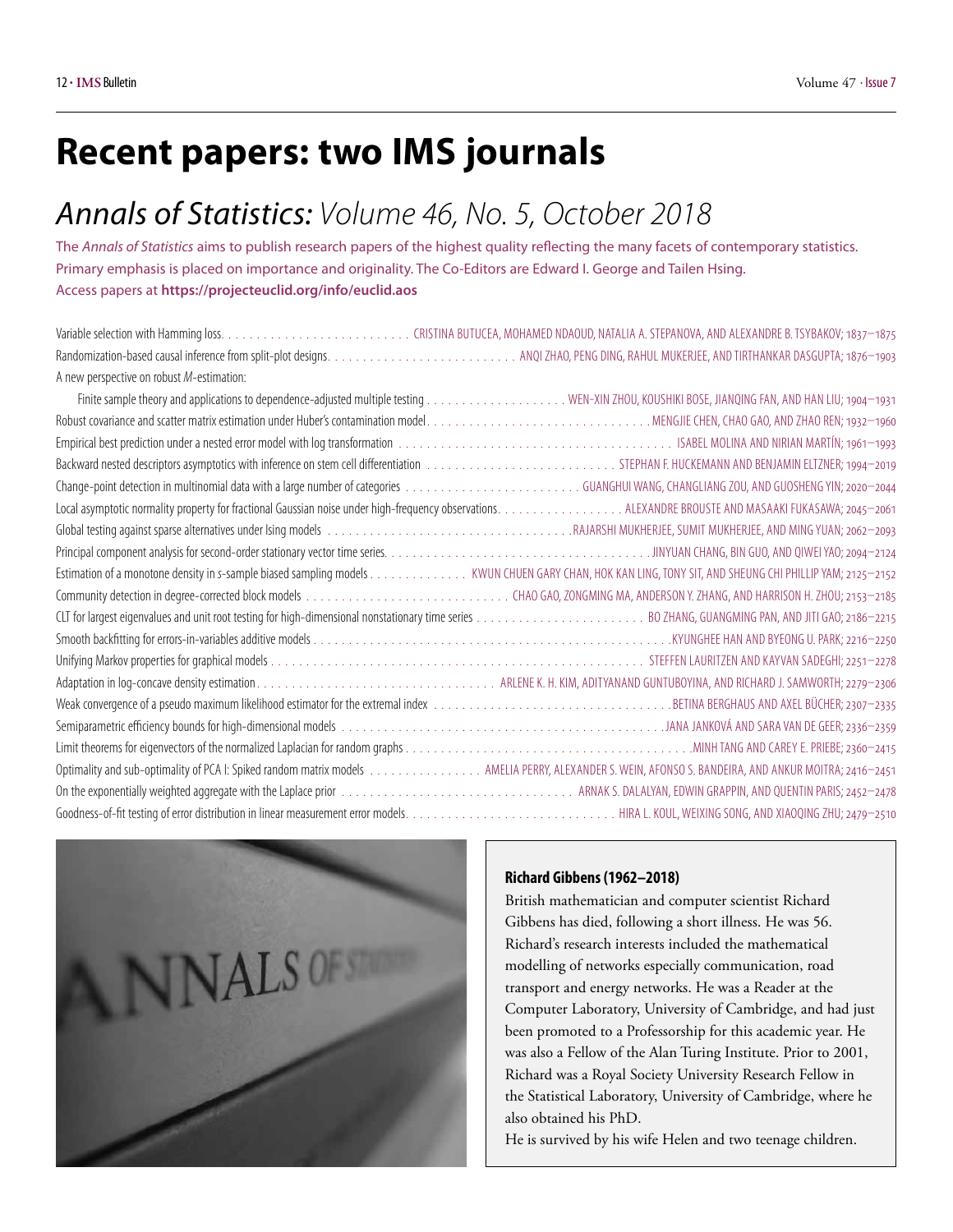## *Annals of Applied Statistics: Volume 12, No. 3, September 2018*

Statistical research spans an enormous range from direct subject-matter collaborations to pure mathematical theory. The *Annals of Applied Statistics* is aimed at papers in the applied half of this range. Our goal is to provide a timely and unified forum for all areas of applied statistics. The Editor in Chief is Tilmann Gneiting. Access published papers at **<http://projecteuclid.org/euclid.aoas>**

Refining cellular pathway models using an ensemble of heterogeneous data sources . . . . . . . . . . . . . . . ALEXANDER M. FRANKS, FLORIAN MARKOWETZ, AND EDOARDO M. AIROLDI; 1361-1384 Statistical shape analysis of simplified neuronal trees . .ADAM DUNCAN, ERIC KLASSEN, AND ANUJ SRIVASTAVA; 1385–1421 TPRM: Tensor partition regression models with applications in imaging biomarker detection . MICHELLE F. MIRANDA, HONGTU ZHU, AND JOSEPH G. IBRAHIM; 1422–1450 Complex-valued time series modeling for improved activation detection in fMRI studies . DANIEL W. ADRIAN, RANJAN MAITRA, AND DANIEL B. ROWE; 1451–1478 Optimal multilevel matching using network flows: An application to a summer reading intervention . SAMUEL D. PIMENTEL, LINDSAY C. PAGE, MATTHEW LENARD, AND LUKE KEELE; 1479–1505 Topological data analysis of single-trial electroencephalographic signals . . . . . . . . . . . . . . . . . . . . . . . . . . . . . . . . . YUAN WANG, HERNANDO OMBAO, AND MOO K. CHUNG; 1506–1534 Joint significance tests for mediation effects of socioeconomic adversity on adiposity via epigenetics . . . . . . . . . . . . . . . . . . . . . . . . . . . . . . . . . . . . . YEN-TSUNG HUANG; 1535–1557 Adaptive-weight burden test for associations between quantitative traits and genotype data with complex correlations . . . . . . . . . . . . . . . . . . . .XIAOWEI WU, TING GUAN, DAJIANG J. LIU, LUIS G. LEÓN NOVELO, AND DIPANKAR BANDYOPADHYAY; 1558–1582 Bayesian aggregation of average data: An application in drug development . . . . . . . . . . . . . . . . SEBASTIAN WEBER, ANDREW GELMAN, DANIEL LEE, MICHAEL BETANCOURT, AKI VEHTARI, AND AMY RACINE-POON; 1583-1604 BayCount: A Bayesian decomposition method for inferring tumor heterogeneity using RNA-Seq counts . . . . . . . . . . . . . . . FANGZHENG XIE, MINGYUAN ZHOU, AND YANXUN XU; 1605–1627 Exploring the conformational space for protein folding with sequential Monte Carlo . . . . . . . . . . . . . . . . . . . . . . . . . . . . . . SAMUEL W. K. WONG, JUN S. LIU, AND S. C. KOU; 1628–1654 Sequential double cross-validation for assessment of added predictive ability in high-dimensional omic applications . .MAR RODRÍGUEZ-GIRONDO, PERTTU SALO, TOMASZ BURZYKOWSKI, MARKUS PEROLA, JEANINE HOUWING-DUISTERMAAT, AND BART MERTENS; 1655–1678 Joining the incompatible: Exploiting purposive lists for the sample-based estimation of species richness . ALESSANDRO CHIARUCCI, ROSA MARIA DI BIASE, LORENZO FATTORINI, MARZIA MARCHESELLI, AND CATERINA PISANI; 1679–1699 A general framework for association analysis of heterogeneous data . GEN LI AND IRINA GAYNANOVA; 1700–1726 Confident inference for SNP effects on treatment efficacy . YING DING, YING GRACE LI, YUSHI LIU, STEPHEN J. RUBERG, AND JASON C. HSU; 1727–1748 Nonparametric Bayesian learning of heterogeneous dynamic transcription factor networks . .XIANGYU LUO AND YINGYING WEI; 1749–1772 Estimating and comparing cancer progression risks under varying surveillance protocols . . . . . . . . . . JANE M. LANGE, ROMAN GULATI, AMY S. LEONARDSON, DANIEL W. LIN, LISA F. NEWCOMB, BRUCE J. TROCK, H. BALLENTINE CARTER, PETER R. CARROLL, MATTHEW R. COOPERBERG, JANET E. COWAN, LAWRENCE H. KLOTZ, AND RUTH ETZIONI; 1773–1795 Analysing plant closure effects using time-varying mixture-of-experts Markov chain clustering . . . . . . . . . . . . . . . . . . . . . . . . . . . . . . SYLVIA FRÜHWIRTH-SCHNATTER, STEFAN PITTNER, ANDREA WEBER, AND RUDOLF WINTER-EBMER; 1796–1830 Using missing types to improve partial identification with application to a study of HIV prevalence in Malawi . .ZHICHAO JIANG AND PENG DING; 1831–1852 A coupled ETAS-I2 GMM point process with applications to seismic fault detection . . . . . . . . . . . . . . . . . . . . . . . . . . YICHENG CHENG, MURAT DUNDAR, AND GEORGE MOHLER; 1853–1870 Functional principal variance component testing for a genetic association study of HIV progression . .DENIS AGNIEL, WEN XIE, MYRON ESSEX, AND TIANXI CAI; 1871–1893 Estimating a common covariance matrix for network meta-analysis of gene expression datasets in diffuse large B-cell lymphoma. . . . . . . . . . . . . . . ANDERS ELLERN BILGRAU, RASMUS FROBERG BRØNDUM, POUL SVANTE ERIKSEN, KAREN DYBKÆR, AND MARTIN BØGSTED; 1894–1913 Tree-based reinforcement learning for estimating optimal dynamic treatment regimes . . . . . . . . . . . . . . . . . . . . . . . . . . . . . . YEBIN TAO, LU WANG, AND DANIEL ALMIRALL; 1914–1938 A frequency-calibrated Bayesian search for new particles . .SHIRIN GOLCHI AND RICHARD LOCKHART; 1939–1968 Bayesian randomized response technique with multiple sensitive attributes: The case of information systems resource misuse . . . . . . . . . . . . . . . . . RAY S. W. CHUNG, AMANDA M. Y. CHU, AND MIKE K. P. SO; 1969–1992 Direct likelihood-based inference for discretely observed stochastic compartmental models of infectious disease . .LAM SI TUNG HO, FORREST W. CRAWFORD, AND MARC A. SUCHARD; 1993–2021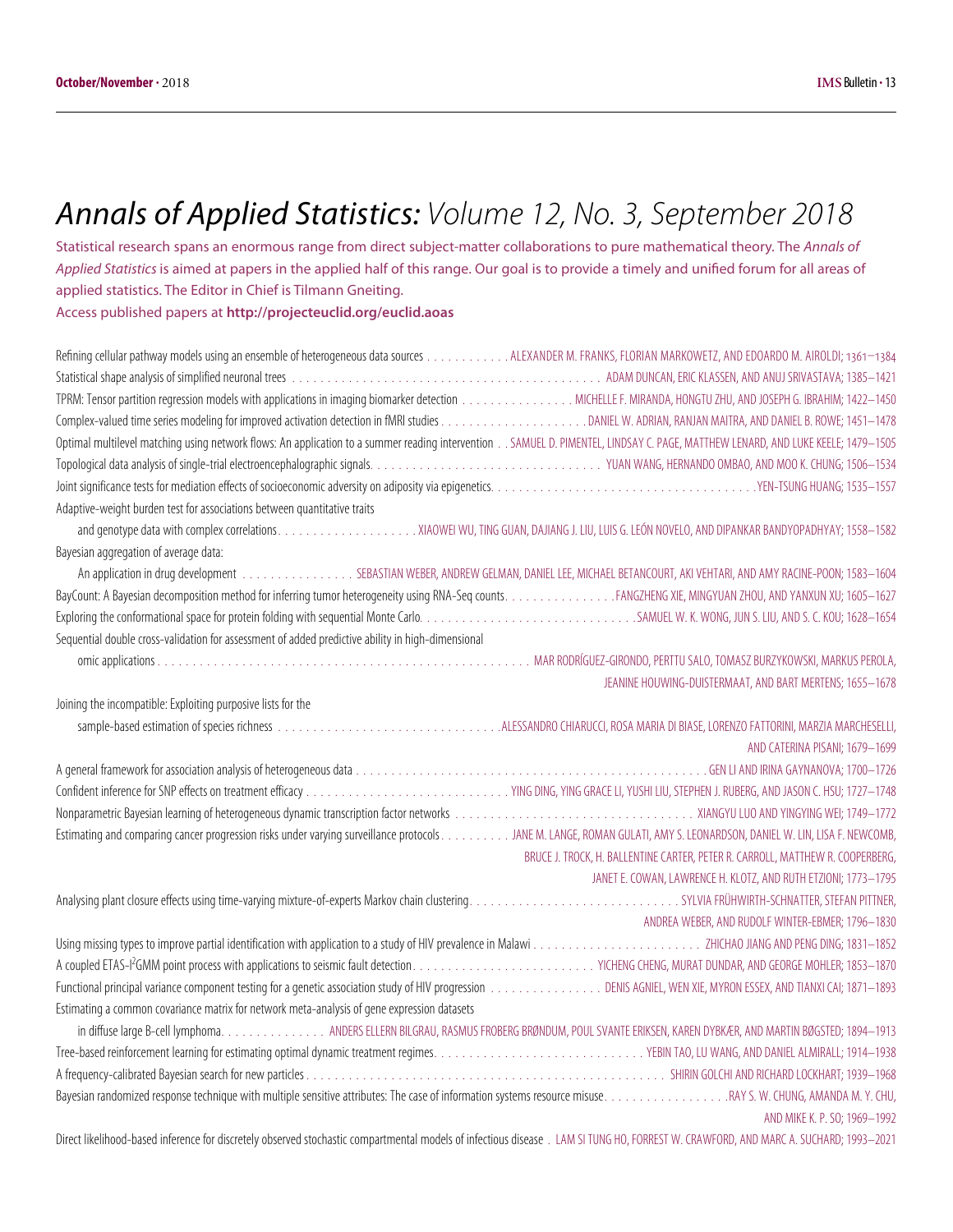## <span id="page-13-0"></span>**Treasurer's Report** 2017

#### **Introduction**

This report details membership and subscription data for calendar year end 2017. The 2017 fiscal year end audit report is published separately online now that the auditors have completed the annual process.

In 2017, the total number of IMS paid members increased, but the total number of members decreased. This is because student members pay no dues and their numbers were down last year. Subscriptions by institutions also decreased this past year. The financial status of the Institute continues to be stable, and actions are in place to ensure its long-term stability. Details of the events of the past year, membership and subscription data, and sales data are given below.

#### **Publications**

The following is a list of all current IMS core, co-sponsored, supported and affiliated journals:

IMS Core Print/Electronic Publications

*Annals of Applied Probability; Annals of Probability; Annals of Applied Statistics; Annals of Statistics; Statistical Science; Current Index to Statistics; IMS Collections; IMS Monographs; IMS Textbooks; IMS Bulletin*

Co-sponsored Print/Electronic Publications *Electronic Communications in Probability; Electronic Journal of Probability; Electronic Journal of Statistics; Journal of Computational and Graphical Statistics; NSF–CBMS Series in Probability and Statistics; Probability Surveys; Statistics Surveys*

Supported Publications

*ALEA: Latin American Journal of Probability and Mathematical Statistics; Annales de l'Institut Henri Poincaré (B); Bayesian Analysis; Bernoulli; Bernoulli News; Brazilian Journal of Probability and Statistics*

#### Affiliated Publications

*Observational Studies; Probability and Mathematical Statistics; Stochastic Systems*

#### **Membership Data**

Total individual paid membership in the Institute as of December 31, 2017 increased 1.4% from December 31, 2016. Table 1 presents the membership data back to 2011. The IMS had a peak in paid membership of 3156 in 2008 and has been decreasing since then. This trend is similar to that of other professional societies. Nevertheless, this is clearly an area of concern, and the Executive Committee continues to look for ways to address this issue.

TABLE 1: Membership, by Calendar Year

|                                                                                   |     |                                           |     |     |         |     |     | 2011 2012* 2013 2014 2015 2016 2017 % change |
|-----------------------------------------------------------------------------------|-----|-------------------------------------------|-----|-----|---------|-----|-----|----------------------------------------------|
| Regular                                                                           |     | 1,863 1,792 1,737 1,616 1,587 1,565 1,447 |     |     |         |     |     | $-7.5%$                                      |
| <b>Life/Retired Life</b>                                                          | 495 | 498                                       | 501 |     | 516 528 | 541 | 563 | 4.1%                                         |
| <b>Reduced Country/Retired/IMS China</b>                                          | 401 | 395                                       | 369 | 364 | 376     | 337 | 370 | 9.8%                                         |
| <b>New Graduate</b>                                                               | 113 | 112                                       | 110 | 87  | 58      | 113 | 213 | 88.5%                                        |
| <b>Student</b>                                                                    |     | 1,116 1,023 1,036 1,187 1,236 1,094 1,022 |     |     |         |     |     | $-6.6%$                                      |
| <b>Total</b>                                                                      |     | 3,988 3,820 3,753 3,770 3,785 3,650 3,615 |     |     |         |     |     | $-1.0\%$                                     |
| Total excluding free members (students) 2,872 2,797 2,717 2,583 2,549 2,556 2,593 |     |                                           |     |     |         |     |     | 1.4%                                         |

**\*** *2012 member figures contain some estimates*

#### Geographic Distribution of Members.

The IMS membership is currently distributed as follows (see pie chart, right): 57% United States; 18% Europe; 15% Asia; 4% Canada; 3% Australia and New Zealand; <2% South America, Mexico and the Caribbean; <1% Africa.



#### **Subscription Data**

#### Selection of Journals by Members:

Print subscriptions by members continued to decrease in 2017, as expected, because members are opting to reduce their use of print while enjoying free electronic access to all journals. Members are charged actual cost for print copies of journals, so there is no net loss or gain to the bottom line from changes in print subscriptions by members. Table 2 (below) shows the current selection of print journals by members.

| TABLE 2: Member subscriptions, by calendar year   |       |       |       |       |       |       |       |          |
|---------------------------------------------------|-------|-------|-------|-------|-------|-------|-------|----------|
| <b>PRINT</b> (paid)                               | 2011  | 2012  | 2013  | 2014  | 2015  | 2016  | 2017  | % change |
| AAP                                               | 197   | 126   | 84    | 100   | 80    | 68    | 61    | $-10.3%$ |
| AOP                                               | 218   | 184   | 99    | 108   | 97    | 75    | 68    | $-9.3%$  |
| <b>AOAS</b>                                       | 480   | 379   | 232   | 171   | 141   | 107   | 91    | $-15.0%$ |
| AOS                                               | 555   | 447   | 265   | 284   | 262   | 220   | 208   | $-5.5%$  |
| <b>STS</b>                                        | 1,035 | 869   | 532   | 534   | 464   | 386   | 382   | $-1.0%$  |
| <b>Total</b>                                      | 2,485 | 2,005 | 1,212 | 1,197 | 1,044 | 856   | 810   | $-5.4\%$ |
| <b>Members setting up</b><br>electronic access to |       |       |       |       |       |       |       |          |
| <b>IMS</b> journals                               | 1,435 | 1,572 | 1,294 | 1,234 | 1,226 | 1,183 | 1,144 | $-3.3\%$ |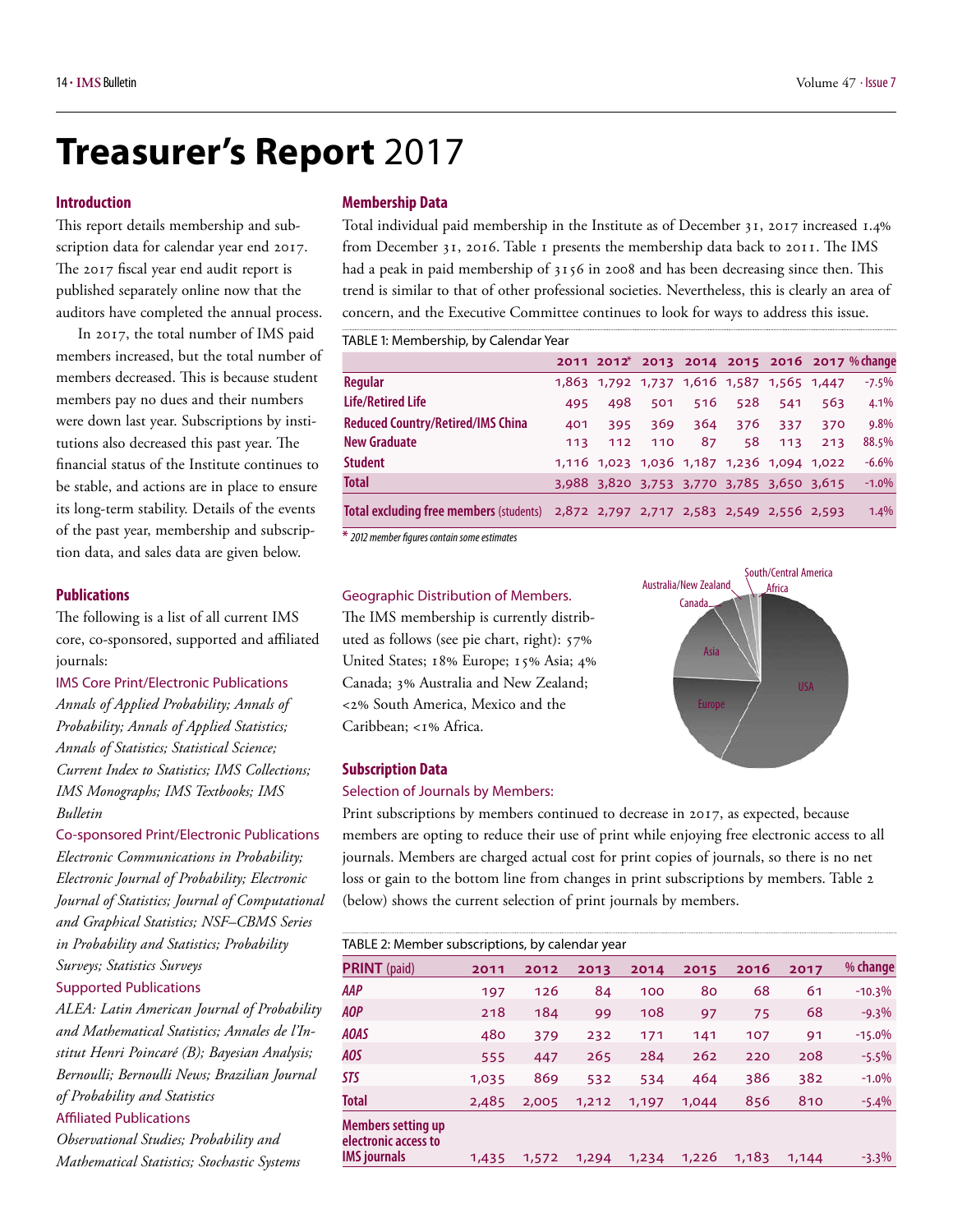#### *[Continued from](#page-13-0)* **page 14**

The IMS offers joint membership opportunities with: Applied Probability Society/ INFORMS (APS/INFORMS); Bernoulli Society (BS); Indian Society for Probability and Statistics (ISPS); International Chinese Statistical Association (ICSA); International Statistical Institute+Bernoulli Society (ISI/ BS); International Society for Bayesian Analysis (ISBA); and New England Statistical Society (NESS).

#### Institutional Subscription Data

Table 3 (right) presents comparative subscription data for institutions to each of our scientific journals for 2017 and previous years. Almost all journals experienced subscription decreases in 2017. Overall institutional subscriptions decreased by 3.6% (CIS ceased selling subscriptions in 2016, so it is not included in the totals when figuring sales decrease). The decrease for IMS journals was 4.0%. We are continuing to see increases in our bundled offerings, which are discounted on the whole.

Approximately 60% of the non-member subscribers to IMS journals are in USA and Canada, with the remaining subscribers distributed throughout the world.

#### **Book Sales Data**

Table 4 (below) presents sales data for IMS book series. In 2010, the IMS published its first volumes in a cooperative arrangement with Cambridge University Press to publish two series, *IMS Monographs* and *IMS Textbooks*. Sales of these volumes are going very well. The *NSF–CBMS Regional Conference Series* published no new volumes in 2017. The *IMS Collections* series and the *IMS Lecture Notes–Monograph Series* have ceased publication.

| TABLE 3: Institutional paid subscriptions, by calendar year |       |       |       |       |       |       |       |          |
|-------------------------------------------------------------|-------|-------|-------|-------|-------|-------|-------|----------|
| <b>PRINT</b>                                                | 2011  | 2012  | 2013  | 2014  | 2015  | 2016  | 2017  | % change |
| AAP                                                         | 645   | 687   | 632   | 600   | 591   | 580   | 558   | $-3.8%$  |
| AOP                                                         | 901   | 908   | 839   | 795   | 779   | 769   | 735   | $-4.4%$  |
| <b>AOAS</b>                                                 | 331   | 380   | 342   | 346   | 368   | 349   | 341   | $-2.3%$  |
| AOS                                                         | 1,127 | 1,132 | 1,008 | 985   | 948   | 962   | 929   | $-3.4%$  |
| STS                                                         | 861   | 865   | 769   | 753   | 717   | 708   | 671   | $-5.2\%$ |
| <b>Bulletin</b>                                             | 142   | 128   | 169   | 102   | 96    | 90    | 75    | $-16.7%$ |
| CIS                                                         | 273   | 249   | 229   | 216   | 199   | 182   | N/A   | N/A      |
| AIHP <sup>s</sup>                                           | 289   | 326   | 324   | 297   | 305   | 304   | 300   | $-1.3%$  |
| <b>Bernoulli<sup>s</sup></b>                                | 280   | 321   | 307   | 292   | 299   | 298   | 303   | 1.7%     |
| <b>BJPS</b> <sup>s</sup>                                    | 88    | 117   | 119   | 124   | 135   | 135   | 134   | $-0.7\%$ |
| <b>Total</b>                                                | 4,966 | 5,001 | 4,738 | 4,510 | 4,437 | 4,377 | 4,046 | $-3.6\%$ |
| <b>Total IMS journals</b>                                   | 3,865 | 3,888 | 3,590 | 3,479 | 3,403 | 3,368 | 3,234 | $-4.0\%$ |

**s**  *denotes IMS-supported journals.* 

CHART 1: Institutional subscriptions, IMS journals, by calendar year



#### **Financial and Audit Report**

The fiscal year ended December 31, 2017. The external audit of the IMS is now complete; the full auditor's report is online at [https://www.imstat.org/council-reports](https://www.imstat.org/council-reports-and-minutes/)[and-minutes/](https://www.imstat.org/council-reports-and-minutes/).

#### **Conclusion**

The IMS Executive Committee has reviewed all data in this report. A longterm financial plan is already in place and the **IMS continues to be strong and stable financially**.

The decrease in institutional subscriptions is being felt across the market and is not unexpected. The IMS leadership began planning for these decreases over 13 years ago and has ensured that IMS resources are shored up to protect the long-term stability and growth of the society.

> *Zhengjun Zhang IMS Treasurer*

| TABLE 4: Total sales of IMS Monographs and IMS Textbooks |       |       |       |       |       |       |       |       |              |
|----------------------------------------------------------|-------|-------|-------|-------|-------|-------|-------|-------|--------------|
| <b>Book</b>                                              | 2010  | 2011  | 2012  | 2013  | 2014  | 2015  | 2016  | 2017  | <b>TOTAL</b> |
| IMS Monographs (four volumes published to end of 2017)   | 660   | 586   | 789.  | 604   | 1046  | 543   | 4,115 | 4,214 | 12,557       |
| IMS Textbooks (seven volumes published to end of 2017)   | 639   | 491   | 326   | 636   | 1093  | 1254  |       | 630   | 5,846        |
| <b>Total Monographs &amp; Textbooks sales</b>            | 1,299 | 1,077 | 1,115 | 1,240 | 2,139 | 1,797 | 4,892 | 4,844 | 18,403       |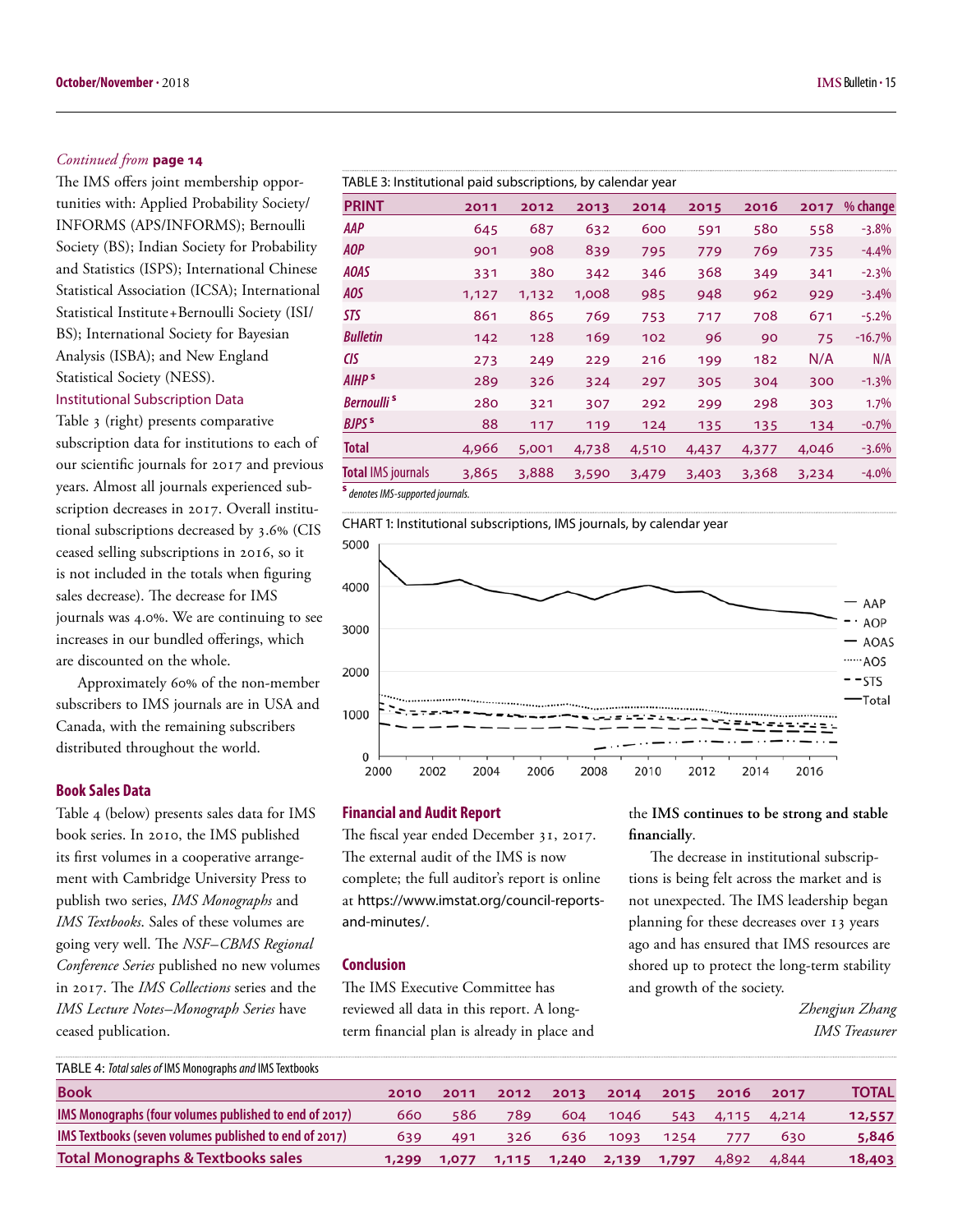## <span id="page-15-0"></span>**IMS meetings around the world**

## Joint Statistical Meetings: 2019–2023

#### IMS sponsored meeting

#### **IMS Annual Meeting @ JSM 2019 July 27–August 1, 2019. Denver, CO, USA.**

**w** [http://ww2.amstat.org/meetings/jsm/2019/](http://ww2.amstat.org/meetings/jsm/2018/)

We hope you'll join us in Denver for the 2019 IMS Annual Meeting, in conjunction with the Joint Statistical Meetings. With more than 6,500 attendees (including over 1,000 students) from 52 countries, and over 600 sessions, it's a busy few days! The theme this year is *"Statistics: Making an Impact."*



#### IMS sponsored meetings: JSM dates for 2020–2024

| JSM 2020         |  |
|------------------|--|
| August 1–6, 2020 |  |
| Philadelphia, PA |  |

**IMS Annual Meeting @ JSM 2021 August 7–12, 2021, Seattle, WA**

**2022 Joint Statistical Meetings August 6–11, 2022 Washington DC**

#### IMS co-sponsored meeting

**The Tenth International Conference on Matrix-Analytic Methods in Stochastic Models February 13–15, 2019**

#### **The University of Tasmania, Hobart, Australia**

**w** <http://www.maths.utas.edu.au/People/oreilly/mam/mam10.html> IMS Representative on Program Committees: Mark Squillante Matrix-Analytic Methods in Stochastic Models (MAM) conferences aim to bring together researchers working on the theoretical, algorithmic and methodological aspects of matrix-analytic methods in stochastic models and the applications of such mathematical research across a broad spectrum of fields, which includes computer science and engineering, telephony and communication networks, electrical and industrial engineering, operations research, management science, financial and risk analysis, bio-statistics, and evolution.

Keynote speakers: Søren Asmussen, Jevgenijs Ivanovs, Giang Nguyen, Zbigniew Palmowski and Phil Pollett.

#### IMS Sponsored meeting

#### **Bernoulli / IMS 10th World Congress in Probability and Statistics August 17–21, 2020. Seoul, South Korea w** TBC

Program chair is Siva Athreya and the Local chair is Hee-Seok Oh.

**IMS Annual Meeting @ JSM 2023**

**JSM 2024 August 3–8, 2024 Portland, Oregon** *NEW*

#### IMS co-sponsored meeting

**20th INFORMS Applied Probability Society Conference July 3–5, 2019 Brisbane, Australia**

**w** <http://informs-aps.smp.uq.edu.au/> The plenary speakers for the conference are: Charles Bordenave, Université de Toulouse, France (IMS Medallion Lecturer); Ton Dieker, Columbia University; Nelly Litvak, University of Twente and Eindhoven University of Technology, Netherlands; and Sidney Resnick, Cornell University (Marcel Neuts Lecturer).

A number of related events are being held before and after this conference: *Queues, Modelling, and Markov Chains: A Workshop Honouring Prof. Peter Taylor,* June 28–30 at Mount Tamborine, Queensland. *Applied <sup>2</sup> Probability*, July 2 at The University of Queensland, Brisbane *12th International Conference on Monte Carlo Methods and Applications (MCM2019)*, July 8–13 in Sydney, Australia.

## *At a glance:*

*forthcoming IMS Annual Meeting and JSM dates*

## *2019*

**IMS Annual Meeting @ JSM:** Denver, **July 27–August 1, 2019**

## *2020*

**JSM:** Philadelphia, **August 1–6, 2020**

**IMS Annual Meeting/ 10th World Congress:**  Seoul, South Korea, **August 17–21, 2020**

## *2021*

**IMS Annual Meeting @ JSM:** Seattle, **August 7–12, 2021**

## *2022*

**IMS Annual Meeting:**  TBC

**JSM:** Washington, **August 6–11, 2022**

## *2023*

**IMS Annual Meeting @ JSM:** Toronto, **August 5–10, 2023**

## **August 5–10, 2023 Toronto, ON, Canada**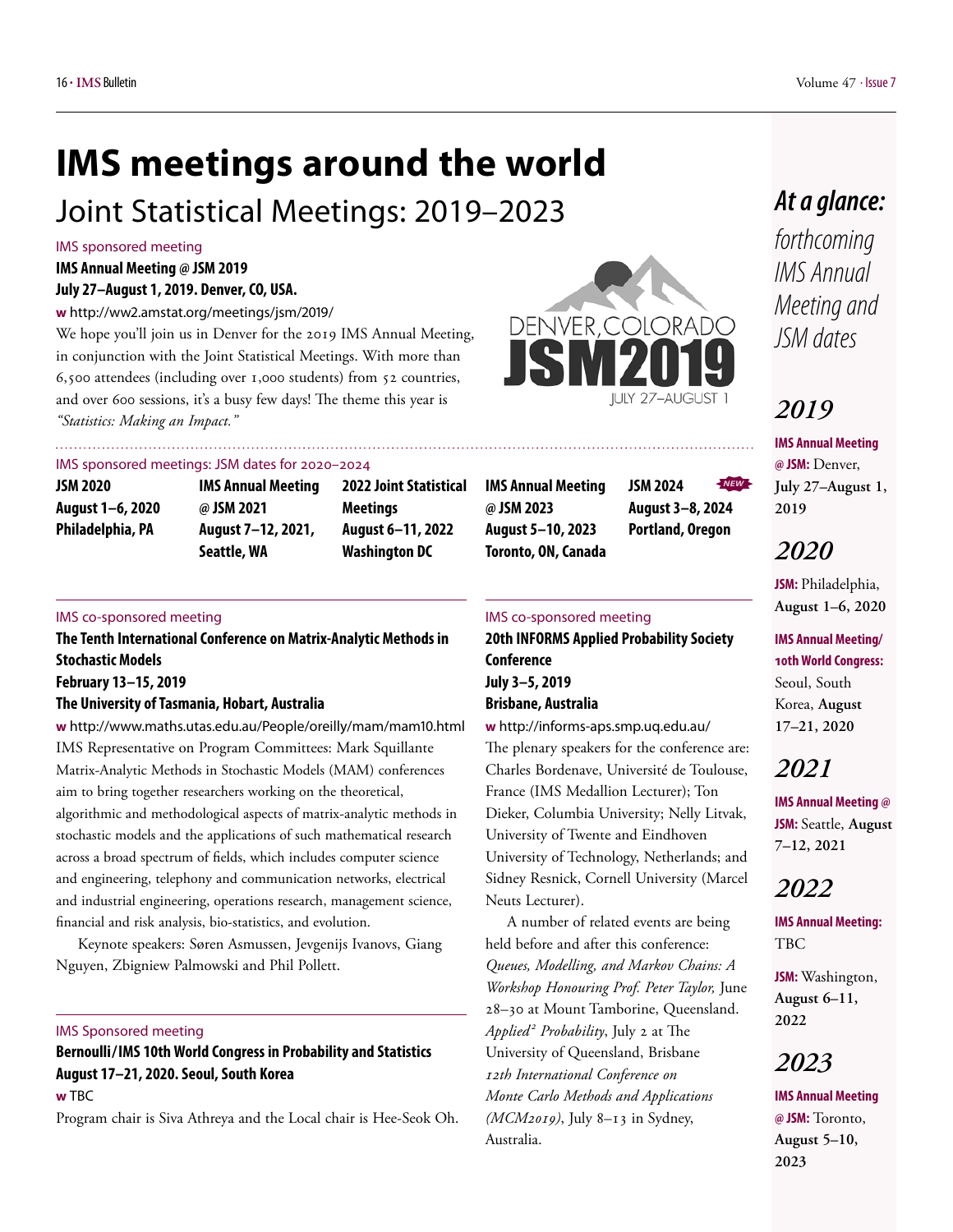#### IMS co-sponsored meeting

#### **Computer Age Statistics in the Era of Big and High-Dimensional Data January 3–5, 2019. Pune, India**

#### **w** <https://www.iccas19pune.org/>

*CALL FOR PAPERS:* Researchers are invited to submit abstracts (200 words) on recent developments in Statistics by November 15, 2018. Methodological and applied submissions are equally welcome. Topics include but are not limited to: computer age statistics, big and high dimensional data, statistical learning and data mining, biostatistics/bioinformatics, Bayesian inference, industrial statistics, spatial statistics and applications, financial statistics, astrostatistics.

#### IMS co-sponsored meeting

**XV CLAPEM: Latin American Congress of Probability and Mathematical Statistics December 2–6, 2019**

#### **Mérida, Mexico**

Ramses H. Mena: [ramses@sigma.iimas.unam.mx](mailto:ramses@sigma.iimas.unam.mx) **w** <http://clapem2019.eventos.cimat.mx/>

The Congreso Latinoamericano de Probabilidad y Estadística Matemática (CLAPEM) is the official meeting of the Latin American Chapter of the Bernoulli Society. It is the major event in Probability and Statistics in the region and it gathers an important number of researchers and students, predominantly from Latin America. It serves as a forum to discuss and to disseminate recent advances in the field, as well as to reveal the future of our profession. Register for updates at the website above.

#### IMS co-sponsored meeting

### **2019 Seminar on Stochastic Processes March 13–16, 2019**

#### **University of Utah, Salt Lake City, USA**

**w** <http://www.math.utah.edu/SSP-2019/>

The Seminar on Stochastic Processes 2019 (SSP2019) will feature the **Kai-Lai Chung lecture from Jean Bertoin** (Universität Zürich), and invited speakers: Dan Crisan (Imperial College London); Kay Kirkpatrick (University of Illinois at Urbana-Champaign); Sunder Sethuraman (University of Arizona); and Amandine Véber (École Polytechnique).

On Wednesday, March 13th, there will be two 90-minute tutorials by **Marek Biskup** (University of California, Los Angeles). More information on the content of the tutorials will be posted in early 2019.

There are no registration fees, but all participants, including invited speakers, are asked to register (the registration form is on the meeting website now).

#### IMS co-sponsored meeting

*NEW*

*NEW*

#### **41st Conference on Stochastic Processes and their Applications (SPA) July 8–12, 2019. Evanston, IL, USA**

**w** <http://sites.math.northwestern.edu/SPA2019/>

The 41st Stochastic Processes and their Applications conference will take place July 8–12, 2019, in Evanston, USA. It will feature the following invited lectures. **Plenary Speakers:** Cécile Ané, Béatrice de Tilière, James R. Lee, Dmitry Panchenko, Yanxia Ren, Allan Sly, Caroline Uhler. **IMS Medallion Lectures:** Krzysztof Burdzy and Etienne Pardoux. **Lévy Lecture:** Massimilliano Gubinelli. **Doob Lecture:** Jeremy Quastel. **Schramm Lecture:** Stanislav Smirnov.

#### IMS co-sponsored meeting

**ICIAM 2019: the 9th International Congress on Industrial and Applied Mathematics July 15–19, 2019 Valencia, Spain**

**w** <https://iciam2019.org/index.php>

The 9th International Congress on Industrial and Applied Mathematics (ICIAM 2019) will be held in Valencia, Spain, from July 15–19, 2019. IMS is a member of ICIAM

The call for **organizing mini-symposia** at the ICIAM 2019 congress is now open. Please visit the webpage [https://iciam2019.](https://iciam2019.org/index.php/infomation-for-delegates/submissions-calls/2-uncategorised/130-minisymposia) [org/index.php/infomation-for-delegates/submissions-calls/2](https://iciam2019.org/index.php/infomation-for-delegates/submissions-calls/2-uncategorised/130-minisymposia) [uncategorised/130-minisymposia](https://iciam2019.org/index.php/infomation-for-delegates/submissions-calls/2-uncategorised/130-minisymposia) for details and online submissions.

#### $I<sup>2</sup>$ A E  $\blacksquare$

IMS sponsored meetings **ENAR dates, 2019–2020 March 24–27, 2019: in Philadelphia, PA**

## **March 22–25, 2020: in Nashville, TN**

**w** <http://www.enar.org/meetings/future.cfm> The 2019 ENAR/IMS meeting will be in Philadelphia (and the following year in Nashville.) Contribute to the scientific meeting program: abstract submission deadline for all contributed and invited papers/ posters is **October 15, 2018**. *UPDATED*

Featuring a *Fostering Diversity in Biostatistics* workshop on March 24, on career and training opportunities within biostatistics, connecting underrepresented minority students interested in biostatistics with professional biostatisticians in academia, government and industry.

IMS co-sponsored meeting **The 7th International Workshop in Sequential Methodologies June 18–21, 2019 Binghamton, USA** [https://sites.google.](https://sites.google.com/view/iwsm2019) [com/view/iwsm2019](https://sites.google.com/view/iwsm2019) Hosted by the Department of Mathematical Sciences at Binghamton University, State University of New

York (SUNY), USA.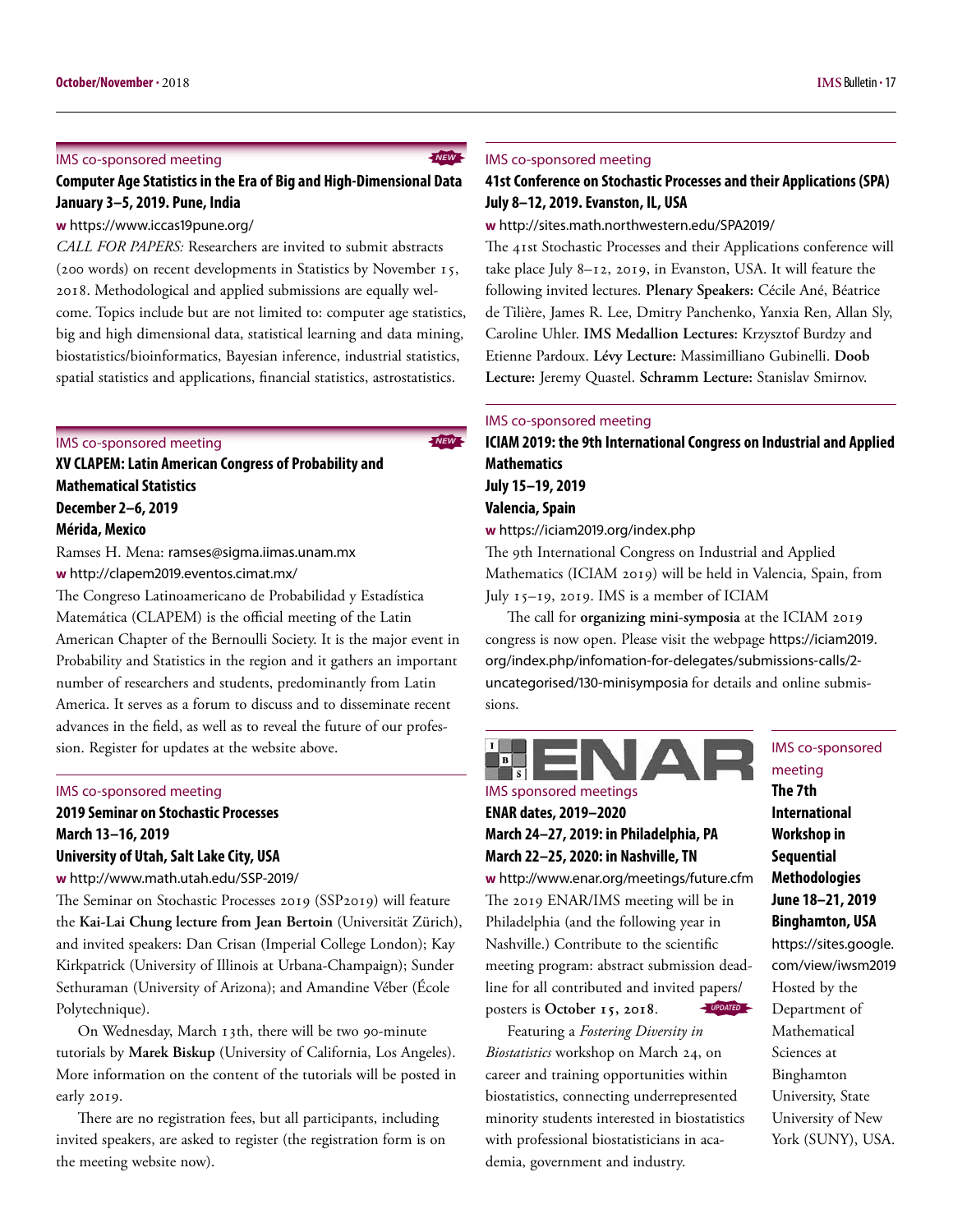## **Other meetings and events around the world**

## **June 9–15, 2019 Chapel Hill, NC, USA**

#### **w** <https://www.mathprograms.org/db/programs/689>

In the summer of 2019, the American Math Society will host three of its Mathematical Research Community events. The second of these, to be held June 9–15, 2019, is titled *Stochastic Spatial Models* and is organized by Shankar Bhamidi at UNC, Chapel Hill; Gerandy Brito and Michael Damron at Georgia Tech; and Rick Durrett and Matthew Junge from Duke. In contrast to typical week-long conferences, these meetings are an intensive hands-on research experience in which participants work in groups on open problems. The goal is to build long-term collaborations between participants. These collaborations will be nurtured by MRC special sessions at the Joint Mathematics Meetings in Denver, Colorado, in January 2020, and other follow-up activities.

Applicants should be early career, i.e., within 5 years of their PhD, or **expecting their PhD in less than two years**. Applications are now being accepted at

<https://www.mathprograms.org/db/programs/689> and will be accepted until February 15, 2019. For each of the approximately 40 NSF-supported participants, the MRC program provides support for travel to the summer conference site and all accommodations and meals there, support for travel to the 2020 Joint Mathematics Meetings in Denver, Colorado, and support for follow-up collaboration travel during the year following the summer conferences.

The AMS web site says "We welcome applicants from academic institutions of all types, as well as from private industry and government laboratories and agencies. Women and under-represented minorities are especially encouraged to apply." For more details see <http://www.ams.org/programs/research-communities/mrc-19>

### **18th Winter School on Mathematical Finance January 21–23, 2019**

#### **Lunteren, The Netherlands**

**w** [https://staff.fnwi.uva.nl/p.j.c.spreij/winterschool/winterschool.](https://staff.fnwi.uva.nl/p.j.c.spreij/winterschool/winterschool.html) [html](https://staff.fnwi.uva.nl/p.j.c.spreij/winterschool/winterschool.html)

Special Topics: Rough volatility; Long term investments. Minicourses by Paolo Guasoni (Dublin City University) and Jim Gatheral (The City University of New York). Special invited lectures by René Aïd (Université Paris-Dauphine), Jean-Philippe Bouchaud (École Polytechnique, Paris) and Stéphane Crépey (Université d'Évry).

#### *NEW NEW* **Stochastic Spatial Models 12th Chaotic Modeling & Simulation International Conference (CHAOS2019)**

#### **June 18–21, 2019. Chania, Greece**

**w** <http://www.cmsim.org/>

*Abstract, special session and workshop submission deadline: 20 December 2018*

The forthcoming Nonlinear Systems Conference, titled 12th Chaotic Modeling and Simulation International Conference (CHAOS2019), will be hosted in the Cultural Centre of Chania on the island of Crete, Greece, from 18–21 June, 2019.

Chaos theory has developed rapidly in the last decades. With CHAOS2019 we celebrate 12 years of active presence in the field via the annual conference, the proceedings and publications in books and the CMSIM Journal ([www.cmsim.eu](http://www.cmsim.eu)).

The study of nonlinear and dynamical systems has emerged as a major area of interdisciplinary research and found very interesting applications. This conference is intended to provide a widely selected forum among Scientists and Engineers to exchange ideas, methods, and techniques in the field of Nonlinear Dynamics, Chaos, Fractals and their applications in General Science and in Engineering Sciences.

The principal aim of Chaos2019 International Conference is to expand the development of the theories of the applied nonlinear field, the methods, empirical data and computer techniques as well as the best theoretical achievements of chaotic theory. Chaos2019 Conference provides a forum for bringing together the various groups working in the area of Nonlinear and Dynamical Systems, Chaotic theory and Application to exchange views and report research findings.

For more information, abstract submission and special session proposals please visit the conference website above, or send an email to [Secretariat@cmsim1.org.](mailto:Secretariat@cmsim1.org)

*UPDATED The old city of Chania, Crete*

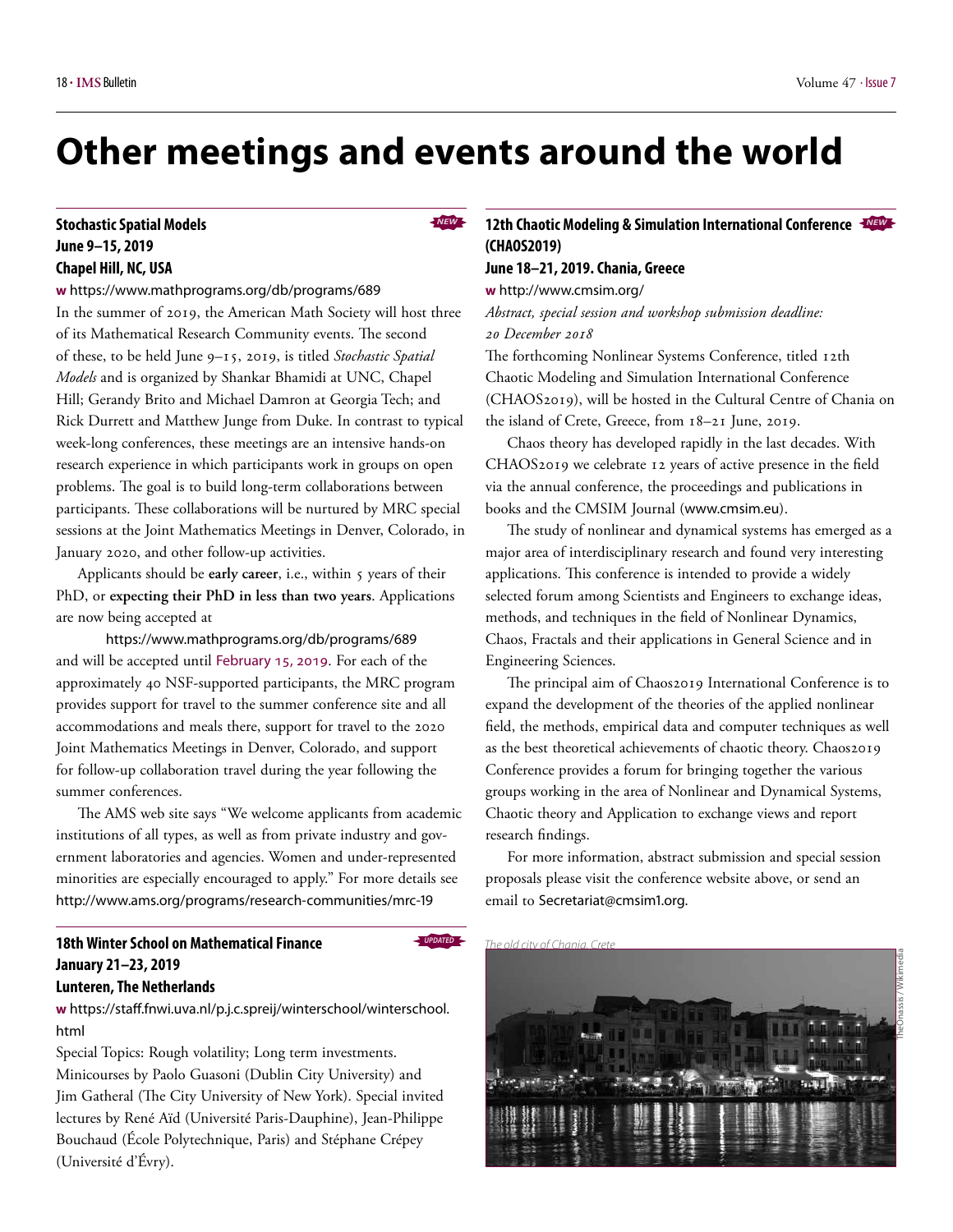#### **International Workshop on Statistical Modelling 2019 (IWSM2019) July 8–12, 2019**

#### **Guimarães, Portugal**

#### **w** <http://www.iwsm2019.org/>

Luis Meira-Machado: [lmachado@math.uminho.pt](mailto:lmachado@math.uminho.pt) The 34th International Workshop on Statistical Modelling (IWSM) will be held in Guimarães (Portugal) 8–12 July 2019. The IWSM2019 aims to involve both academic and professional statisticians and data analysts with a particular focus on real data problems which involve an element of novel statistical modelling, or novel model application. Papers focusing on applications with important substantive implications as well as methodological issues are welcome. Submissions by students and young researchers are particularly encouraged.

The atmosphere of the workshop is friendly and supportive, with no parallel sessions, with the aim of stimulating the exchange of ideas and experiences related to statistical modelling. As a sign of positive feedback the IWSMs report many returning participants.

**Keynote speakers:** Adrian Bowman, Julio Singer, Maria Antónia Turkman, Peter Diggle, Philippe Lambert.

**Short Course:** A short course will be held by James Carpenter (London School of Hygiene & Tropical Medicine) on Sunday, 7 July 2019. The course will deal with Missing Data.

**w** <http://icoaims.ump.edu.my/index.php/en/>

Noryanti Muhammad: [noryanti@ump.edu.my](mailto:noryanti@ump.edu.my)

The ICoAIMS 2019: 2nd International Conference on Applied & Industrial Mathematics and Statistics 2019 with the theme *IR 4.0 Through the Eyes of Mathematics* aims to bring together leading academic, scientists, researchers and research scholars to exchange and share their experiences and research results on all aspects related to Mathematics and Statistics. It also provides a premier interdisciplinary platform for researchers, practitioners and educators to present and discuss the most recent innovations, trends, and concerns as well as practical challenges encountered and solutions adopted in the fields of Mathematics.

Deadline for abstract submission: 8 February 2019. See <http://icoaims.ump.edu.my/index.php/en/faq/registration-flow> **w** <https://sites.google.com/site/cobal2019/>

Bruno Sansó: [bruno@soe.ucsc.edu](mailto:bruno@soe.ucsc.edu)

The Bayesian Congress of Latin America (COBAL) is an international event promoted by the International Society for Bayesian Analysis (ISBA) , whose importance in our region lies in opening a space that allows the dissemination, discussion and interaction between researchers, academics and students, with the aim of further strengthening scientific exchange among Latin American Bayesians.

The VI COBAL be held on the campus of the Pontificia Universidad Catolica del Peru , located in Lima, Peru.

Previous editions have been made in: Ubatuba, Brazil (2002), Los Cabos, Mexico (2005), Pucón, Chile (2011), Medellín, Colombia (2015) and Guanajuato, Mexico (2017).

Like the previous congresses, the VI COBAL will count on the presence of renowned researchers from Latin America, which undoubtedly will strengthen, through their knowledge, the scientific development of our region.

As agreed in the V COBAL in Guanajuato, the VI COBAL language for all conferences, posters and courses are Portuguese or Spanish and it is required that the presentations and posters are written in English.

#### **ISEC2020, the International Statistical Ecology Conference June 22–26, 2020 Sydney, Australia**

**w** <http://www.isec2020.org/>

*NEW*

David Warton: [isec2020@unsw.edu.au](mailto:isec2020@unsw.edu.au)

The International Statistical Ecology Conference is a biennial meeting of researchers at the interface between ecology and statistics. At ISEC2020 we are planning an exciting list of keynote speakers that bridge these two disciplines, as well as providing attendees with training opportunities, a forum for interdisciplinary collaboration, and a healthy dose of fun.

More details are forthcoming: check the website.



*NEW*

**<sup>2</sup>nd International Conference on Applied & Industrial Mathematics and Statistics 2019 (ICoAIMS 2019) July 23–25, 2019 Kuantan, Malaysia**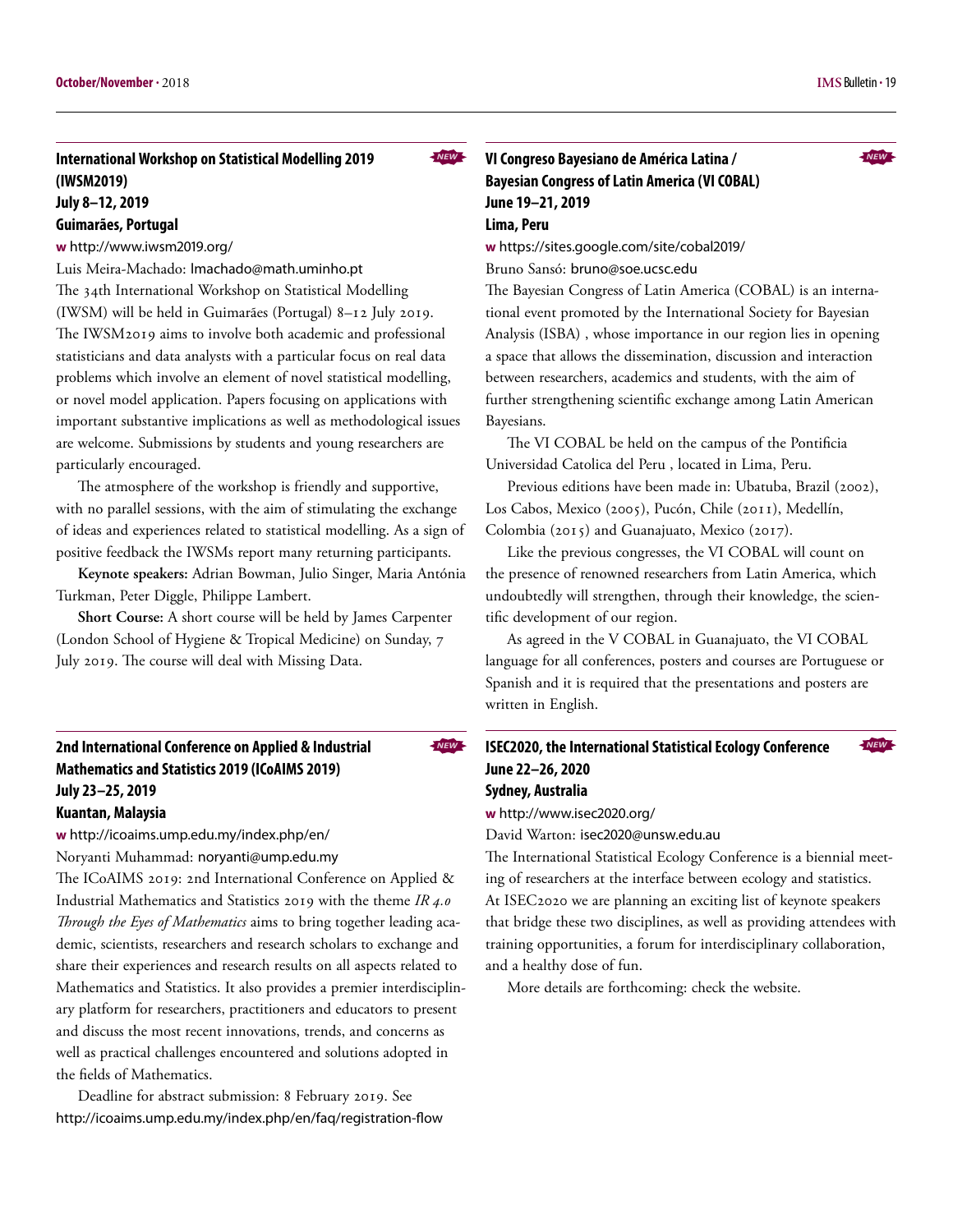## <span id="page-19-0"></span>**Employment Opportunities around the world**

#### **Australia: Melbourne, Victoria**

**Australian Mathematical Sciences Institute:** Director [http://jobs.imstat.org/c/job.cfm?site\\_id=1847&jb=43344775](http://jobs.imstat.org/c/job.cfm?site_id=1847&jb=43344775)

#### **Australia: Melbourne, Victoria**

**University of Melbourne:** Lecturer / Senior Lecturer in Statistics (Data Sciences) [http://jobs.imstat.org/c/job.cfm?site\\_id=1847&jb=43672196](http://jobs.imstat.org/c/job.cfm?site_id=1847&jb=43672196)

#### **Austria: Klosterneuburg**

**IST Austria:** Assistant professor (tenure-track) / professor positions, mathematics [http://jobs.imstat.org/c/job.cfm?site\\_id=1847&jb=43329932](http://jobs.imstat.org/c/job.cfm?site_id=1847&jb=43329932)

#### **Canada: Burnaby, BC**

**Simon Fraser University:** Tier I Canada Research Chair in Statistics and Actuarial Science and CANSSI Scientific Director [http://jobs.imstat.org/c/job.cfm?site\\_id=1847&jb=43207683](http://jobs.imstat.org/c/job.cfm?site_id=1847&jb=43207683)

#### **Canada: Toronto, ON**

**University of Toronto, Department of Statistical Sciences:**  Assistant Professor, Cognitive & Statistical Sciences [http://jobs.imstat.org/c/job.cfm?site\\_id=1847&jb=43244044](http://jobs.imstat.org/c/job.cfm?site_id=1847&jb=43244044)

#### **Canada: Toronto, ON**

**SickKids Research Institute:** Scientist/Senior Scientist [http://jobs.imstat.org/c/job.cfm?site\\_id=1847&jb=43666525](http://jobs.imstat.org/c/job.cfm?site_id=1847&jb=43666525)

#### **China: Shenzhen, Guangdong**

**The Chinese University of Hong Kong, Shenzhen:** Tenured/ tenure-track faculty positions [http://jobs.imstat.org/c/job.cfm?site\\_id=1847&jb=43646674](http://jobs.imstat.org/c/job.cfm?site_id=1847&jb=43646674)

#### **Italy: Milan**

**Bocconi University, Department of Decision Sciences:** Assistant professor Statistics [http://jobs.imstat.org/c/job.cfm?site\\_id=1847&jb=43222775](http://jobs.imstat.org/c/job.cfm?site_id=1847&jb=43222775)

#### **Japan: Okinawa**

**The Okinawa Institute of Science and Technology and Graduate School:** Open Faculty Positions in Mathematics [http://jobs.imstat.org/c/job.cfm?site\\_id=1847&jb=43550825](http://jobs.imstat.org/c/job.cfm?site_id=1847&jb=43550825)

#### **Sweden: Stockholm**

**Royal Institute of Technology, Department of Mathematics:**  Associate Professor in Mathematics [http://jobs.imstat.org/c/job.cfm?site\\_id=1847&jb=43561991](http://jobs.imstat.org/c/job.cfm?site_id=1847&jb=43561991)

#### **U.A.E.: Dubai**

**Mohammed Bin Rashid University of Medicine and Health Sciences:** Academic Ranks in Biostatistics [http://jobs.imstat.org/c/job.cfm?site\\_id=1847&jb=43835357](http://jobs.imstat.org/c/job.cfm?site_id=1847&jb=43835357)

#### **United Kingdom: Cambridge**

**University of Cambridge, Department of Pure Mathematics & Mathematical Statistics:** Churchill Professorship of Mathematics for Operational Research [http://jobs.imstat.org/c/job.cfm?site\\_id=1847&jb=43560103](http://jobs.imstat.org/c/job.cfm?site_id=1847&jb=43560103)

#### **Taiwan: Taipei**

**Institute of Statistical Science, Academia Sinica: Tenure-Track Research Positions**

Applications are invited for tenure-track appointments as Full/Associate/Assistant Research Fellows in the Institute of Statistical Science, Academia Sinica (ISSAS), to commence on August 1, 2019 or as soon as possible thereafter. Applicants should possess a Ph.D. degree in Statistics, Data Science or related areas, and should submit: (1) a cover letter, (2) an up-to-date curriculum vita, (3) a detailed publication list, (4) a research proposal, (5) three letters of recommendation, and (6) representative publications and/or technical reports. Additional supporting materials such as transcripts for new Ph.D. degree recipients may also be included. Electronic submissions are encouraged. Applications should be submitted to

*Dr. Frederick Kin Hing Phoa, Chair of the Search Committee, Institute of Statistical Science, Academia Sinica 128 Sec. 2 Academia Road, Taipei 11529, Taiwan, R.O.C.*

Fax: +886-2-27831523

E-mail: [recruit@stat.sinica.edu.tw](mailto:recruit@stat.sinica.edu.tw)

Application materials should be received by December 15, 2018 for consideration, but early submissions are encouraged.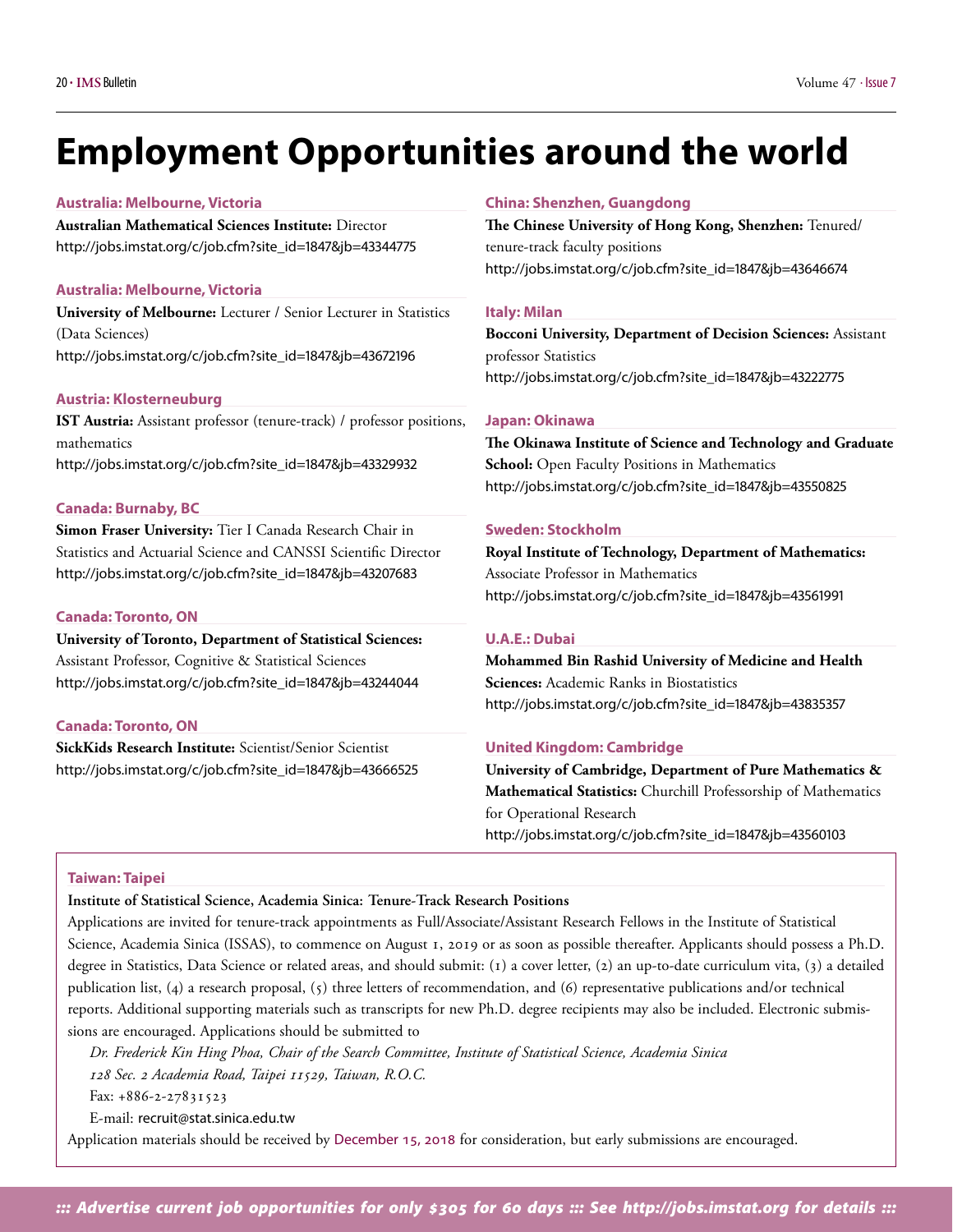#### **Singapore**

#### **Faculty Positions at the Department of Statistics & Applied Probability, National University of Singapore**

The National University of Singapore intends to hire faculty members whose research focus is in data science. The positions can be at any level. A PhD in statistics or a related field is required. The applicants should have demonstrated potential for excellence in research in data science, teaching and service. The shortlisting of candidates will begin in December 2018.

Applicants should send an application letter, a CV, a research statement and a teaching statement and arrange for at least THREE reference letters to be sent directly to the Department of Statistics & Applied Probability. Applications should be sent by post or via e-mail to:

*Search Committee, Department of Statistics & Applied Probability National University of Singapore*

*6 Science Drive 2, Singapore 117546*

E-mail: [stasec@nus.edu.sg](mailto:stasec@nus.edu.sg)

NUS offers internationally competitive remuneration, generous research support and funding, relocation assistance and other benefits. The Department of Statistics & Applied Probability has close to 30 faculty. We provide a stimulating environment for our faculty to develop professionally. For more information about the University, Department and Terms of Service, please visit our websites:

University: <http://www.nus.edu.sg/> Department of Statistics & Applied Probability: <http://www.stat.nus.edu.sg/>

#### **United Kingdom: London**

**London School of Economics and Political Science:** Assistant Professor in Data Science [http://jobs.imstat.org/c/job.cfm?site\\_id=1847&jb=43800059](http://jobs.imstat.org/c/job.cfm?site_id=1847&jb=43800059)

#### **United States: San Diego, CA**

**University of California, San Diego:** Tenure-track and Tenured Faculty Positions - Pure and Applied Mathematics and Statistics [http://jobs.imstat.org/c/job.cfm?site\\_id=1847&jb=43474297](http://jobs.imstat.org/c/job.cfm?site_id=1847&jb=43474297)

#### **United States: Los Angeles, CA**

**UCLA Department of Statistics:** UCLA Statistics Faculty Searches [http://jobs.imstat.org/c/job.cfm?site\\_id=1847&jb=43562321](http://jobs.imstat.org/c/job.cfm?site_id=1847&jb=43562321)

#### **United States: Pleasanton, CA**

**Safeway Inc.:** Mngr. Merchand. Analytics (Ops. Rsch.) [http://jobs.imstat.org/c/job.cfm?site\\_id=1847&jb=43698653](http://jobs.imstat.org/c/job.cfm?site_id=1847&jb=43698653)

#### **United States: Los Angeles, CA**

**University of California, Los Angeles:** Faculty Positions 2019/20 - Department of Mathematics [http://jobs.imstat.org/c/job.cfm?site\\_id=1847&jb=43839363](http://jobs.imstat.org/c/job.cfm?site_id=1847&jb=43839363)

#### **United States: Berkeley, CA**

**UC Berkeley:** Capstone Lecturer [http://jobs.imstat.org/c/job.cfm?site\\_id=1847&jb=43839624](http://jobs.imstat.org/c/job.cfm?site_id=1847&jb=43839624)

#### **United States: Stanford, CA**

**Stanford University:** Associate or Full Professor in Statistics or Probability [http://jobs.imstat.org/c/job.cfm?site\\_id=1847&jb=43561975](http://jobs.imstat.org/c/job.cfm?site_id=1847&jb=43561975)

#### **United States: Stanford, CA**

**Stanford University:** Assistant Professor in Statistics or Probability [http://jobs.imstat.org/c/job.cfm?site\\_id=1847&jb=43561952](http://jobs.imstat.org/c/job.cfm?site_id=1847&jb=43561952)

#### **United States: Champaign, IL**

**University of Illinois at Urbana-Champaign, Department of Statistics:** Open Rank Faculty Position in Statistics and Data Science [http://jobs.imstat.org/c/job.cfm?site\\_id=1847&jb=43375593](http://jobs.imstat.org/c/job.cfm?site_id=1847&jb=43375593)

#### **United States: Chicago, IL**

**University of Illinois at Chicago:** Professor in Statistics - Tenured [http://jobs.imstat.org/c/job.cfm?site\\_id=1847&jb=43562632](http://jobs.imstat.org/c/job.cfm?site_id=1847&jb=43562632)

#### **United States: Chicago, IL**

**The University of Chicago Booth School of Business:** Assistant/ Associate Professor of Econometrics and Statistics [http://jobs.imstat.org/c/job.cfm?site\\_id=1847&jb=43375502](http://jobs.imstat.org/c/job.cfm?site_id=1847&jb=43375502)

#### **United States: Notre Dame, IN**

**University of Notre Dame:** Associate or Full Professor [http://jobs.imstat.org/c/job.cfm?site\\_id=1847&jb=43404671](http://jobs.imstat.org/c/job.cfm?site_id=1847&jb=43404671)

#### **United States: Notre Dame, IN**

**University of Notre Dame:** Robert and Sara Lumpkins Assistant Professor [http://jobs.imstat.org/c/job.cfm?site\\_id=1847&jb=43404664](http://jobs.imstat.org/c/job.cfm?site_id=1847&jb=43404664)

#### **United States: Manhattan, KS**

**Kansas State University, Department of Statistics:** Tenure-Track Assistant Professor in Statistics [http://jobs.imstat.org/c/job.cfm?site\\_id=1847&jb=43631090](http://jobs.imstat.org/c/job.cfm?site_id=1847&jb=43631090)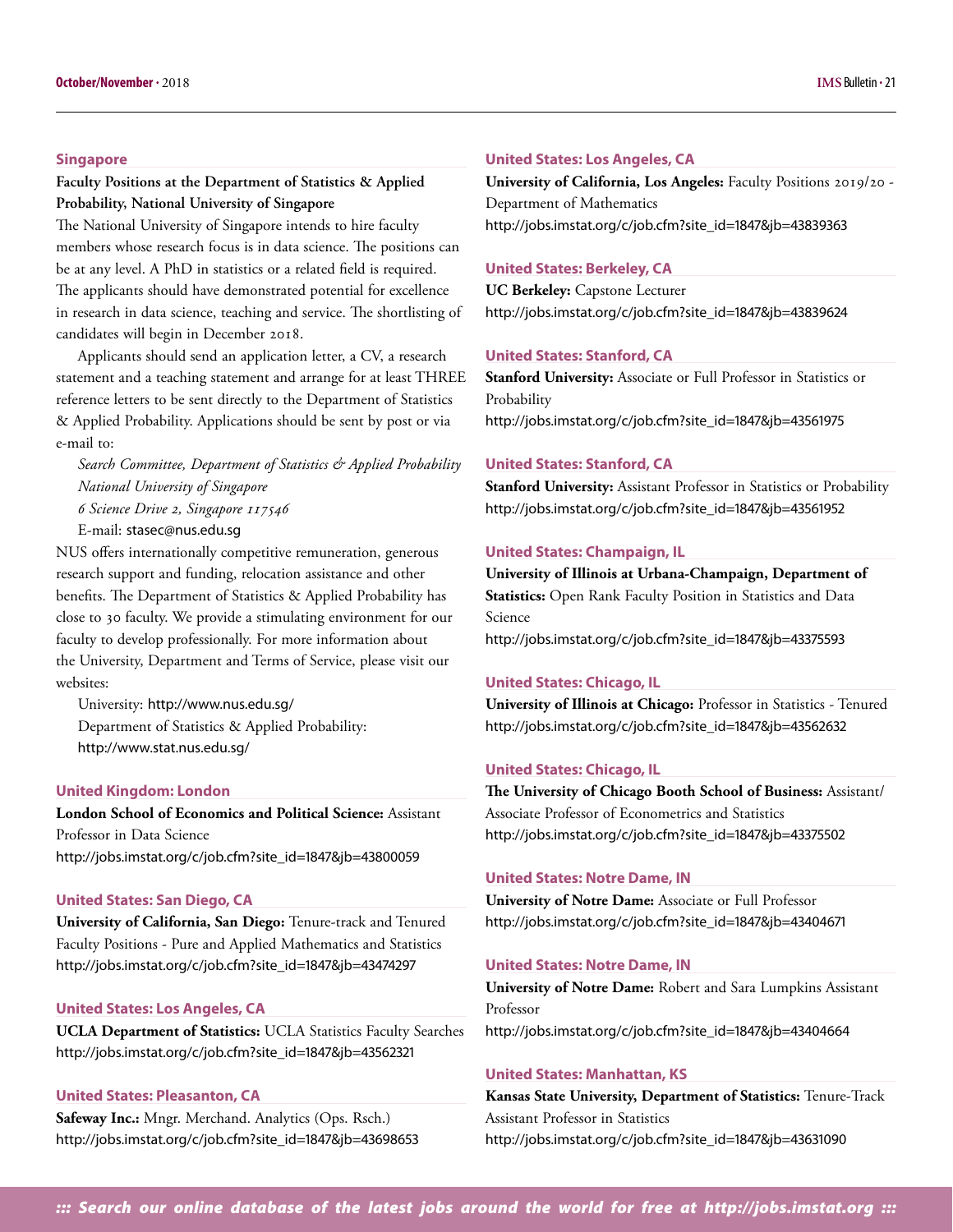## **More Employment Opportunities**

#### **United States: San Diego, CA**

**IDA Center for Communications Research, La Jolla:** Research Staff Member [http://jobs.imstat.org/c/job.cfm?site\\_id=1847&jb=43646264](http://jobs.imstat.org/c/job.cfm?site_id=1847&jb=43646264)

#### **United States: Cambridge, MA**

**Harvard University Department of Statistics:** Full Professor [http://jobs.imstat.org/c/job.cfm?site\\_id=1847&jb=43865465](http://jobs.imstat.org/c/job.cfm?site_id=1847&jb=43865465)

#### **United States: Boston, MA**

**Boston University:** Tenure Track Assistant Professor in Statistics [http://jobs.imstat.org/c/job.cfm?site\\_id=1847&jb=43698173](http://jobs.imstat.org/c/job.cfm?site_id=1847&jb=43698173)

#### **United States: Cambridge, MA**

**Harvard University - Statistics:** Tenure-Track Faculty in Statistics [http://jobs.imstat.org/c/job.cfm?site\\_id=1847&jb=43536156](http://jobs.imstat.org/c/job.cfm?site_id=1847&jb=43536156)

#### **United States: Williamstown, MA**

**Williams College:** Visiting Assistant Professor of Statistics [http://jobs.imstat.org/c/job.cfm?site\\_id=1847&jb=43344339](http://jobs.imstat.org/c/job.cfm?site_id=1847&jb=43344339)

#### **United States: Ann Arbor, MI**

**Arbor Research Collaborative for Health:** Senior Research Scientist, Biostatistics [http://jobs.imstat.org/c/job.cfm?site\\_id=1847&jb=43355765](http://jobs.imstat.org/c/job.cfm?site_id=1847&jb=43355765)

#### **United States: Ann Arbor, MI**

**The University of Michigan:** Tenure-track Assistant Professor [http://jobs.imstat.org/c/job.cfm?site\\_id=1847&jb=36314243](http://jobs.imstat.org/c/job.cfm?site_id=1847&jb=36314243)

#### **United States: Chapel Hill, NC**

**The University of North Carolina at Chapel Hill:** Assistant Professor of Statistics [http://jobs.imstat.org/c/job.cfm?site\\_id=1847&jb=43244023](http://jobs.imstat.org/c/job.cfm?site_id=1847&jb=43244023)

#### **United States: Durham, NC**

**Statistical Science, Duke University:** Tenure Track Assistant Professor [http://jobs.imstat.org/c/job.cfm?site\\_id=1847&jb=43404437](http://jobs.imstat.org/c/job.cfm?site_id=1847&jb=43404437)

#### **United States: Durham, NC**

**The Probability Community, Duke University:** Tenure-Track Position [http://jobs.imstat.org/c/job.cfm?site\\_id=1847&jb=43818352](http://jobs.imstat.org/c/job.cfm?site_id=1847&jb=43818352)

#### **United States: Research Triangle Park, NC**



The **Statistical and Applied Mathematical Sciences Institute (SAMSI)** is soliciting applications from statistical, mathematical and computational scientists for up to 6 postdoctoral positions for the SAMSI research programs in 2019-2020. The three programs are: **(1)** *Games, Decisions, Risk and Reliability*, **(2)** *Deep Learning*, and **(3)** *Causal Inference*. Appointments will begin in **August**, **2019** and typically run for two years, although they can also be arranged for a single year. Appointments are made jointly between SAMSI and one of its partner universities *(Duke University, North Carolina State University, and the University of North Carolina Chapel Hill)*. Teaching opportunities may be available. The positions offer extremely competitive salaries, a travel stipend, and health insurance benefits.

Criteria for selection of SAMSI Postdoctoral Fellows include demonstrated research ability in statistics, applied mathematics, and/or computational science, excellent computing skills, and the ability to communicate both orally and in writing. Also, the preferred applicant will have a strong interest in one or more of the research programs scheduled for 2019-2020. The deadline for full consideration is **December 15, 2018**, although later applications will be considered as resources permit.

Please specify which SAMSI programs you are applying for in your cover letter and why you believe you would be a good fit for those programs.

> To apply, go to **mathjobs.org**: **SAMSIPD2019 Job #12160**

To see more about these programs, visit:

*[www.samsi.info/games-19-20](http://www.samsi.info/games-19-20)  [www.samsi.info/sem-deep-lng](http://www.samsi.info/sem-deep-lng)  [www.samsi.info/sem-cas-inf](http://www.samsi.info/sem-cas-inf)* 

*\*\*SAMSI is an Equal Opportunity employer\*\**

#### **United States: Ithaca, NY**

**Cornell University:** Tenured/Tenured-Track Faculty Position(s) [http://jobs.imstat.org/c/job.cfm?site\\_id=1847&jb=43865447](http://jobs.imstat.org/c/job.cfm?site_id=1847&jb=43865447)

#### **United States: Princeton, NJ**

**Princeton University:** Assistant Professor [http://jobs.imstat.org/c/job.cfm?site\\_id=1847&jb=43865837](http://jobs.imstat.org/c/job.cfm?site_id=1847&jb=43865837)

#### **United States: Bethlehem, PA**

**Lehigh University:** Tenure-track positions [http://jobs.imstat.org/c/job.cfm?site\\_id=1847&jb=43645724](http://jobs.imstat.org/c/job.cfm?site_id=1847&jb=43645724)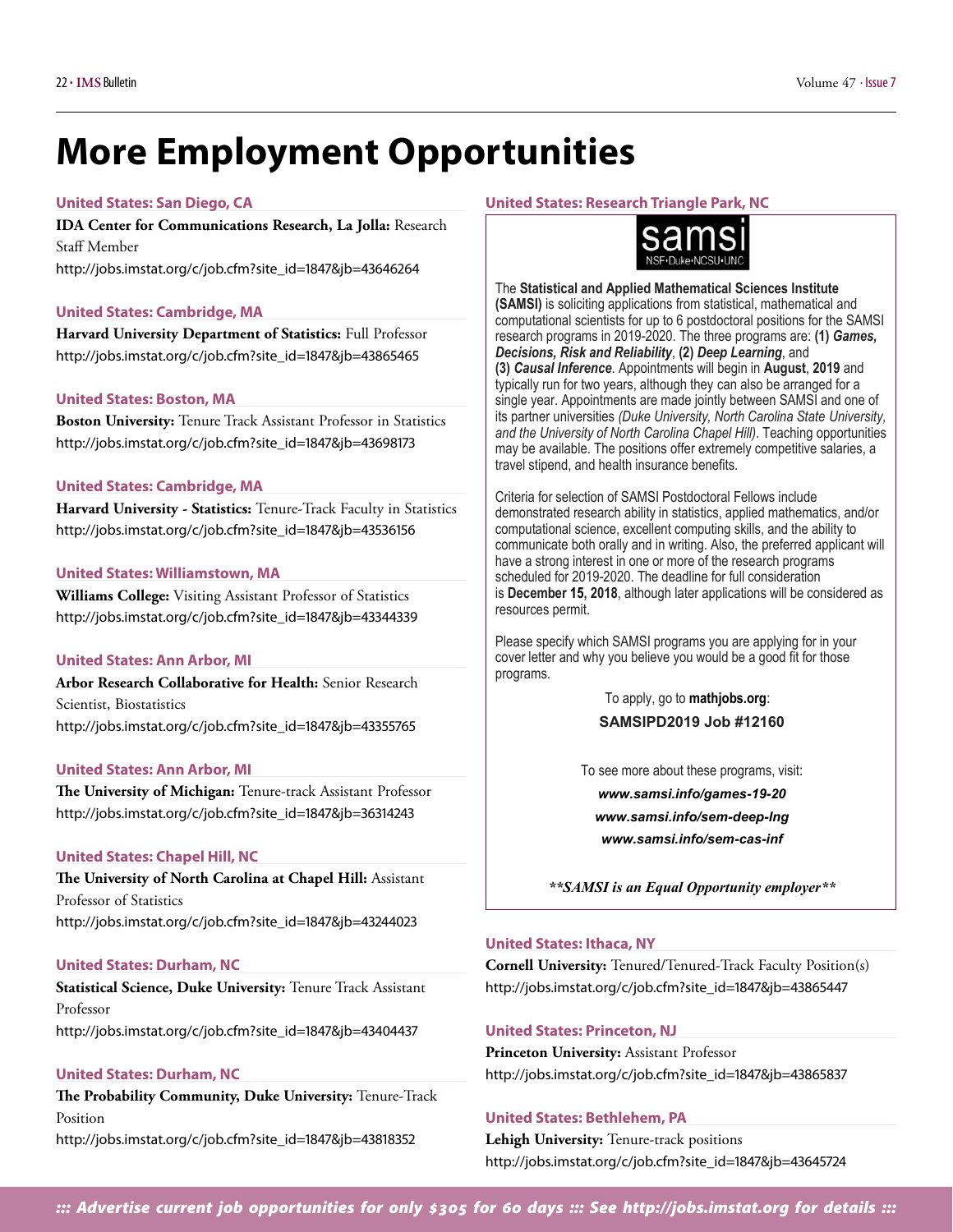#### **United States: New York, NY**

## **Tenured/Tenured-Track Faculty Position(s)**

Cornell University's School of Operations Research and Information Engineering (ORIE) seeks to fill multiple tenured/tenured-track faculty positions for its Ithaca campus. We will primarily consider applicants with research interests in the areas of discrete optimization and financial engineering, especially those individuals who do computation, who work with data, or whose work intersects with machine learning. Nevertheless, we welcome strong applicants from all research areas represented within ORIE, especially those in resonance with the College of Engineering Strategic Areas: **<https://www.engineering.cornell.edu/research-and-faculty/strategic-areas-research>**.

Requisite is a strong interest in the broad mission of the School, exceptional potential for leadership in research and education, an ability and willingness to teach at all levels of the program, and a Ph.D. in operations research, mathematics, statistics, or a related field by the start of the appointment. Salary will be appropriate to qualifications and engineering school norms.

Cornell ORIE is a diverse group of high-quality researchers and educators interested in probability, optimization, statistics, machine learning, simulation, and a wide array of applications such as e-commerce, supply chains, scheduling, manufacturing, transportation systems, health care, financial engineering, service systems and network science. We value mathematical and technical depth and innovation, and experience with applications and practice. Ideal candidates will have correspondingly broad training and interests.

Please apply online at **<https://academicjobsonline.org/ajo/jobs/11870>** with a cover letter, CV, statements of teaching and research interests, sample publications, at least three reference letters and, for junior applicants, a doctoral transcript. All applications completed by November 16, 2018 will receive full consideration, but we urge candidates to submit all required material as soon as possible. We will accept applications until we fill the positions.

ORIE and the College of Engineering at Cornell embrace diversity and seek candidates who can contribute to a welcoming climate for students of all races and genders. Cornell University seeks to meet the needs of dual career couples, has a Dual Career program, and is a member of the Upstate New York Higher Education Recruitment Consortium to assist with dual career searches. Visit **[www.unyherc.org/home](http://www.unyherc.org/home)** to see positions available in higher education in the upstate New York area. Diversity and Inclusion are a part of Cornell's heritage.

Cornell University is an innovative Ivy League university and a great place to work. Our inclusive community of scholars, students and staff impart an uncommon sense of larger purpose and contribute creative ideas to further the university's mission of teaching, discovery and engagement. With our main campus located in Ithaca, NY Cornell's far-flung global presence includes the medical college's campuses in Manhattan and Doha, Qatar, as well as the new Cornell Tech campus located on Roosevelt Island in the heart of New York City.



*We are a recognized employer and educator valuing AA/EEO, Protected Veterans, and Individuals with Disabilities. We strongly encourage qualified women and minority candidates to apply.*

#### **United States: State College, PA**

**Pennsylvania State University:** Tenure-Track Faculty Positions, Statistics [http://jobs.imstat.org/c/job.cfm?site\\_](http://jobs.imstat.org/c/job.cfm?site_id=1847&jb=43474301) id=1847&jb=43474301

#### **United States: University Park, PA**

**Penn State University:** Tenure-Track Faculty [http://jobs.imstat.org/c/job.cfm?site\\_](http://jobs.imstat.org/c/job.cfm?site_id=1847&jb=43654530) id=1847&jb=43654530

#### **United States: College Station, TX**

**Texas A&M University, Department of Statistics:** Faculty Positions Available [http://jobs.imstat.org/c/job.cfm?site\\_](http://jobs.imstat.org/c/job.cfm?site_id=1847&jb=43222976) id=1847&jb=43222976

#### **United States: Denton, TX**

**University of North Texas:** Tenure-Track Assistant Professor Department of Mathematics, Department of Biological Sciences [http://jobs.imstat.org/c/job.cfm?site\\_](http://jobs.imstat.org/c/job.cfm?site_id=1847&jb=43839036) id=1847&jb=43839036

#### **United States: Salt Lake City, UT**

**University of Utah College of Science:**  Assistant/Associate/Professor [http://jobs.imstat.org/c/job.cfm?site\\_](http://jobs.imstat.org/c/job.cfm?site_id=1847&jb=43375679) id=1847&jb=43375679

#### **United States: Salt Lake City, UT**

**University of Utah, College of Science:**  Assistant/Associate/Professor [http://jobs.imstat.org/c/job.cfm?site\\_](http://jobs.imstat.org/c/job.cfm?site_id=1847&jb=43818944) id=1847&jb=43818944

#### **United States: Salt Lake City, UT**

**University of Utah, Department of Mathematics:** Assistant/Associate/Professor in Statistics and Mathematics [http://jobs.imstat.org/c/job.cfm?site\\_](http://jobs.imstat.org/c/job.cfm?site_id=1847&jb=43509692) id=1847&jb=43509692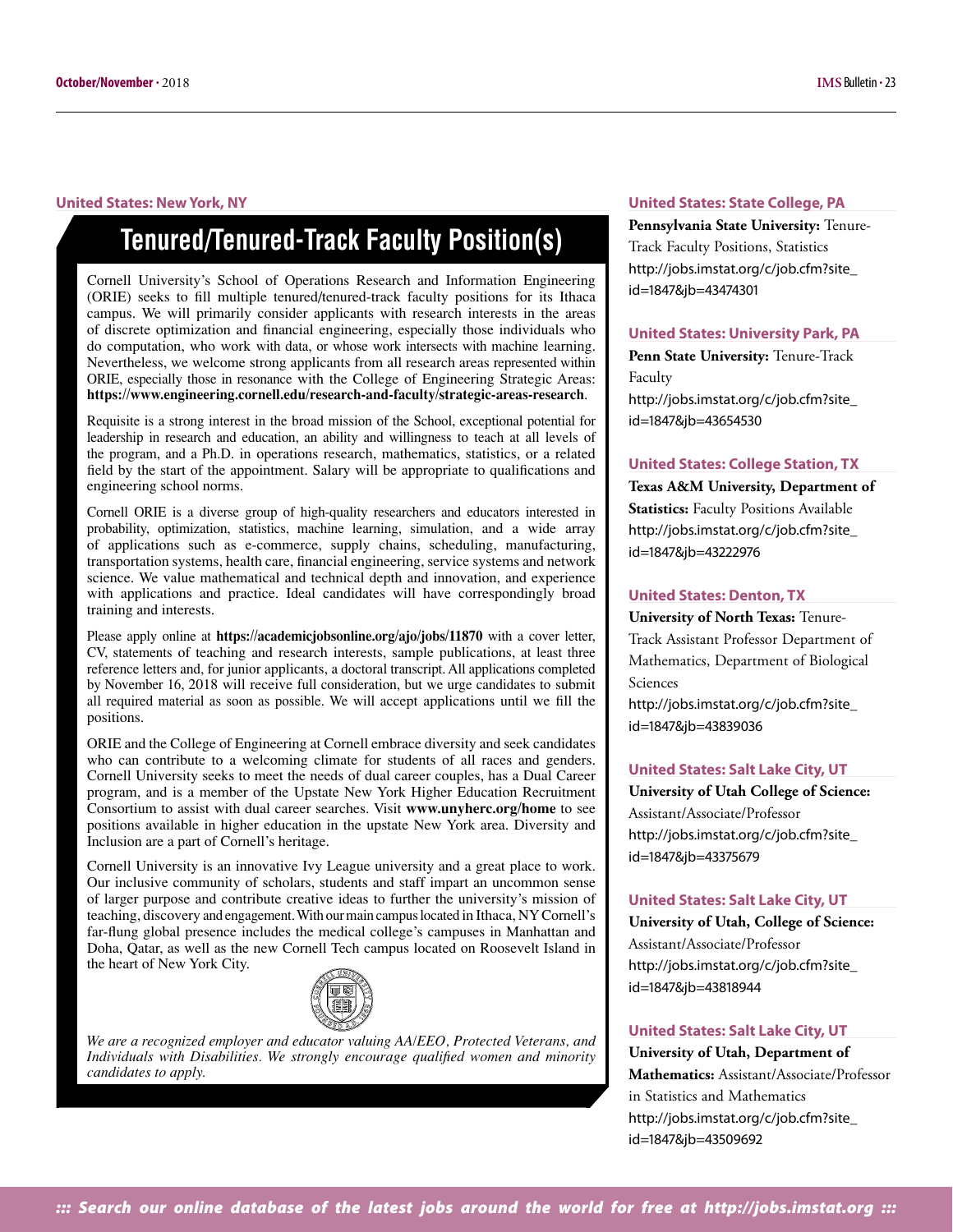## <span id="page-23-0"></span>**International Calendar of Statistical Events**

IMS meetings are highlighted in maroon with the  $\ell_{\text{rms}}$  logo, and new or updated entries have the  $\frac{1}{\ell}$  or  $\frac{1}{\ell}$  symbol. Please submit your meeting details and any corrections to Elyse Gustafson: [erg@imstat.org](mailto:erg@imstat.org)

### **October 2018**

October 1–4: Turin, Italy. **IEEE International Conference on Data Science and Advanced Analytics (DSAA) w** [https://dsaa2018.isi.it/](https://dsaa2018.isi.it/home) [home](https://dsaa2018.isi.it/home)

October 3–7: Bodrum, Turkey. **11th International Statistics Days Conference w** <http://igs2018.mu.edu.tr/>

October 18–20: Cincinnati, OH, USA. **2018 Women in Statistics and Data Science Conference w** <https://ww2.amstat.org/meetings/wsds/2018/>

October 25–27: Barcelona, Spain. **Big Data Meets Survey Science w** <https://www.bigsurv18.org/>

### **November 2018**

November 1–2: Boston, MA, USA. Biobanks: Study Design and Data Analysis **w** [https://www.hsph.harvard.edu/2018-pqg](https://www.hsph.harvard.edu/2018-pqg-conference/)[conference/](https://www.hsph.harvard.edu/2018-pqg-conference/)

November 9–11: Cincinnati, USA. **Cincinnati Symposium: Probability Theory and Applications w** [http://homepages.](http://homepages.uc.edu/~buckinrt/cinciprob2018/) [uc.edu/~buckinrt/cinciprob2018/](http://homepages.uc.edu/~buckinrt/cinciprob2018/)

### **December 2018**

December 10–11: London, UK. 3rd IMA Conference: Mathematical Challenges of Big Data **w** [https://ima.org.uk/9104/3rd-ima](https://ima.org.uk/9104/3rd-ima-conference-on-the-mathematical-challenges-of-big-data/)[conference-on-the-mathematical-challenges-of-big-data/](https://ima.org.uk/9104/3rd-ima-conference-on-the-mathematical-challenges-of-big-data/)

December 3–5: Knoxville, USA. **NIMBioS Tutorial: Applications of Spatial Data: Ecological Niche Modeling w** [http://www.](http://www.nimbios.org/tutorials/TT_SpatialData2) [nimbios.org/tutorials/TT\\_SpatialData2](http://www.nimbios.org/tutorials/TT_SpatialData2)

December 13–15: Hsinchu, Taiwan. Joint Conference for Experimental Design and Production Engineering 2018 **w** [http://](http://www3.stat.sinica.edu.tw/jcedpe2018/) [www3.stat.sinica.edu.tw/jcedpe2018/](http://www3.stat.sinica.edu.tw/jcedpe2018/)

December 17-19: Houston, TX, USA. 4th International Conference on Big Data and Information Analytics **w** [https://sph.uth.edu/](https://sph.uth.edu/divisions/biostatistics/bigdia/) [divisions/biostatistics/bigdia/](https://sph.uth.edu/divisions/biostatistics/bigdia/)

December 17–20: Chennai, India. **Statistical methods in Finance 2018 w** <http://statfin.cmi.ac.in/2018/>

December 17–20: Jerusalem, Israel. **Jerusalem Joint Statistical Event 2018 w** <https://www.emr2018.com/>

December 27–30: Kolkata, India. Tenth International Triennial Calcutta Symposium on Probability and Statistics **w** [http://www.](http://www.calcuttastatisticalassociation.org/sympBrochure.php) [calcuttastatisticalassociation.org/sympBrochure.php](http://www.calcuttastatisticalassociation.org/sympBrochure.php)

### **January 2019**

*NEW* January 3–5: Pune, India. **Computer Age Statistics in the Era of Big and High-Dimensional Data w** [https://www.](https://www.iccas19pune.org) [iccas19pune.org/](https://www.iccas19pune.org)

January 18–19: Gainesville, FL, USA. **Statistics Winter Workshop 2019 w** [https://informatics.institute.ufl.edu/event/statistics](https://informatics.institute.ufl.edu/event/statistics-annual-winter-workshop-2019-recent-advances-in-causal-inference-and-mediation-analysis-and-their-applications/)[annual-winter-workshop-2019-recent-advances-in-causal](https://informatics.institute.ufl.edu/event/statistics-annual-winter-workshop-2019-recent-advances-in-causal-inference-and-mediation-analysis-and-their-applications/)[inference-and-mediation-analysis-and-their-applications/](https://informatics.institute.ufl.edu/event/statistics-annual-winter-workshop-2019-recent-advances-in-causal-inference-and-mediation-analysis-and-their-applications/)

January 21–23: Lunteren, The Netherlands. 18th Winter School on Mathematical Finance **w** [https://staff.fnwi.uva.nl/p.j.c.spreij/](https://staff.fnwi.uva.nl/p.j.c.spreij/winterschool/winterschool.html) [winterschool/winterschool.html](https://staff.fnwi.uva.nl/p.j.c.spreij/winterschool/winterschool.html)

January 21–25: Bangkok, Thailand. **3rd Bangkok Workshop on Discrete Geometry, Dynamics and Statistics w** <http://www.thaihep.phys.sc.chula.ac.th/BKK2019DSCR/>

#### **February 2019**

February 11–15: Hawassa, Ethiopia. **Hawassa Stat & Math Conference 2019 w** <http://www.hu.edu.et/mathstatconf/>

 February 13–15: Hobart, Tasmania, Australia. **Matrix-Analytic Methods for Stochastic Models (MAM10) w** <http://www.maths.utas.edu.au/People/oreilly/mam/mam10.html>

February 14–16: New Orleans, USA. Conference on Statistical Practice **w** <https://ww2.amstat.org/meetings/csp/2019/>

### **March 2019**

March 6–8: Zanjan, Iran. **5th Conference on Contemporary Issues in Data Science (CiDaS) w** <https://cidas.iasbs.ac.ir/>

 March 13–16: Salt Lake City, USA. **2019 Seminar on Stochastic Processes w** <http://www.math.utah.edu/SSP-2019/>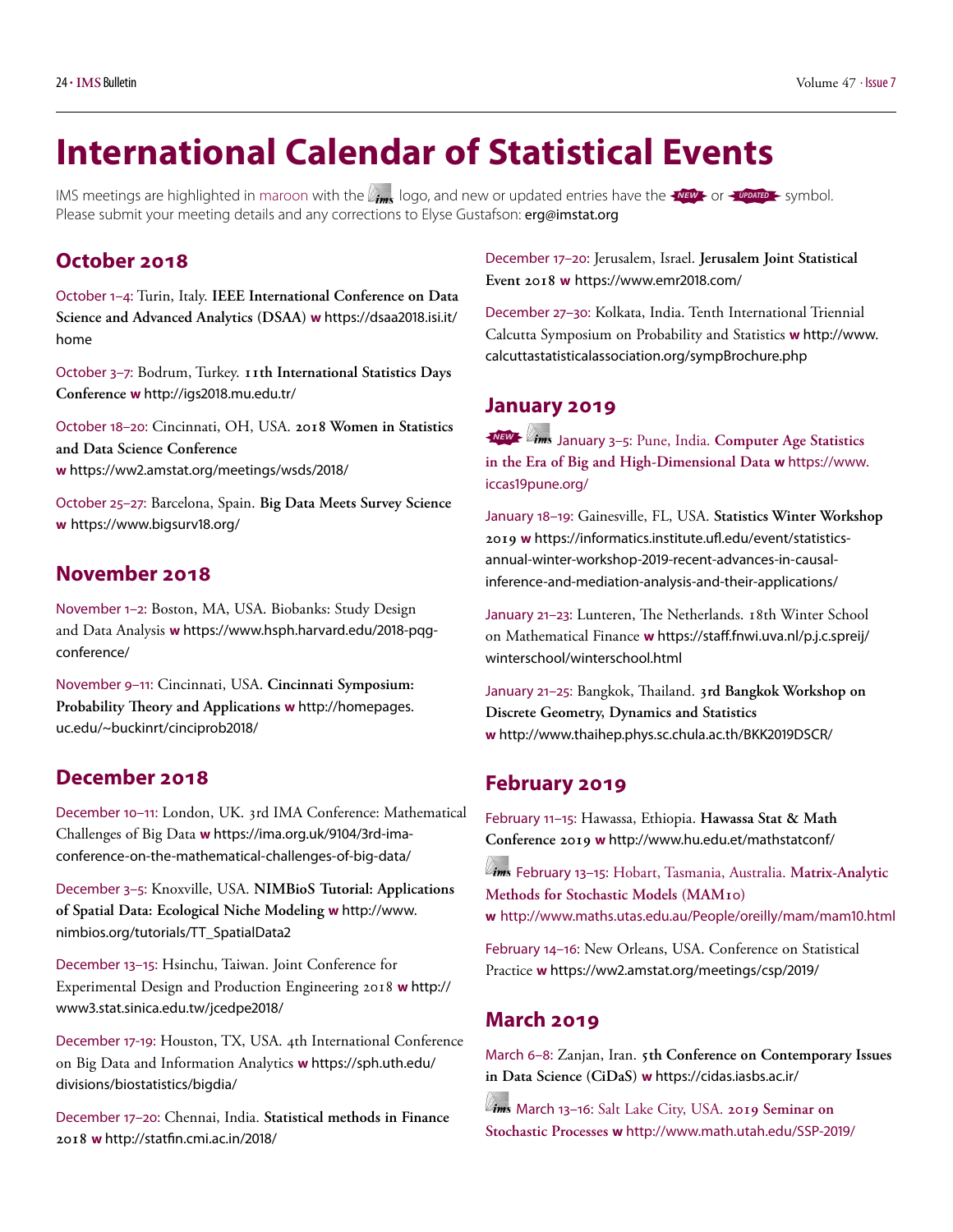March 24–27: Philadelphia, PA, USA. **ENAR Spring Meeting w** <http://www.enar.org/meetings/future.cfm>

### **April 2019**

April 25–26: Birmingham, UK. **2nd IMA and OR Society Mathematics of Operational Research w** [https://ima.org.](https://ima.org.uk/9649/2nd-ima-and-or-society-conference-on-mathematics-of-operational-research/) [uk/9649/2nd-ima-and-or-society-conference-on-mathematics-of](https://ima.org.uk/9649/2nd-ima-and-or-society-conference-on-mathematics-of-operational-research/)[operational-research/](https://ima.org.uk/9649/2nd-ima-and-or-society-conference-on-mathematics-of-operational-research/)

#### **May 2019**

May 29–June 1: Bellevue, Washington DC, USA. **Symposium on Data Science and Statistics w** <http://ww2.amstat.org/meetings/sdss/2019/>

#### **June 2019**

*NEW* June 9–15: Chapel Hill, NC, USA. **Stochastic Spatial Models w** <https://www.mathprograms.org/db/programs/689>

June 12–14: Delft, The Netherlands. **DYNSTOCH 2019 w** <http://web.math.ku.dk/~michael/dynstoch/>

 June 18–21: Binghamton, USA. **7th International Workshop on Sequential Methodologies (IWSM) w** <http://sites.google.com/view/iwsm2019>

*NEW* June 18–21: Chania, Greece. **12th Chaotic Modeling & Simulation International Conference (CHAOS2019) w** [http://](http://www.cmsim.org/) [www.cmsim.org/](http://www.cmsim.org/)

*NEW* June 19–21: Lima, Peru. **VI Congreso Bayesiano de América Latina / Bayesian Congress of Latin America (VI COBAL) w**  <https://sites.google.com/site/cobal2019/>

June 19–22: Manizales, Colombia. **3rd International Congress on Actuarial Science and Quantitative Finance w** <http://icasqf.org/>

June 24–28: Oxford, UK. **12th International Conference on Bayesian Nonparametrics w** <http://www.stats.ox.ac.uk/bnp12/>

#### **July 2019**

July 1–9: Zagreb, Croatia. **11th International Conference on Extreme Value Analysis w** <http://web.math.hr/eva2019>

*UPDATED* July 3–5 [**NOTE CORRECTED DATES**, not July 13–15 as previously listed]: Brisbane, Australia. **20th INFORMS Applied Probability Conference w** <http://informs-aps.smp.uq.edu.au/>

*UPDATED* July 6–10: Dalian, China. **2019 IMS-China Conference w [NEW WEBSITE]** <http://www.ims-china.org>

 July 8–12: Evanston, IL, USA. **41st Conference on Stochastic Processes and their Applications (SPA) w** <http://sites.math.northwestern.edu/SPA2019/>

*NEW* July 8–12: Guimarães, Portugal. **International Workshop on Statistical Modelling 2019 (IWSM2019) w** [http://www.iwsm2019.](http://www.iwsm2019.org) org/

July 14–18: Leuven, Belgium. **40th Conference of the International Society for Clinical Biostatistics w** [http://www.icsb.info](http://www.iscb.info/)

 July 15–19: Valencia, Spain. **ICIAM 2019 w** <https://iciam2019.org/index.php>

July 22–26: Palermo, Italy. **European Meeting of Statisticians 2019 w** <http://www.ems2019.palermo.it>

*NEW* July 23–25: Kuantan, Malaysia. **2nd International Conference on Applied & Industrial Mathematics and Statistics 2019 (ICoAIMS 2019) w** [http://icoaims.ump.edu.my/index.php/](http://icoaims.ump.edu.my/index.php/en/) en/

 July 27–August 1: Denver, CO, USA. **IMS Annual Meeting at JSM 2019 w** [http://www.amstat.org/ASA/Meetings/Joint-](http://www.amstat.org/ASA/Meetings/Joint-Statistical-Meetings.aspx)[Statistical-Meetings.aspx](http://www.amstat.org/ASA/Meetings/Joint-Statistical-Meetings.aspx)

#### **August 2019**

August 17–19: St. Louis, USA. **4th Workshop on Higher-Order Asymptotics and Post-Selection Inference (WHOA-PSI) w** [https://](https://www.math.wustl.edu/~kuffner/WHOA-PSI-4.html) [www.math.wustl.edu/~kuffner/WHOA-PSI-4.html](https://www.math.wustl.edu/~kuffner/WHOA-PSI-4.html)

August 18–23: Kuala Lumpur, Malaysia. **ISI2019: 62nd International Statistical Institute World Statistics Congress 2019 w** <http://www.isi2019.org/>

#### **October 2019**

October 10–12: Grand Rapids, USA. **3rd International Conference on Statistical Distributions and Applications (ICOSDA 2019) w**  <http://people.cst.cmich.edu/lee1c/icosda2019/>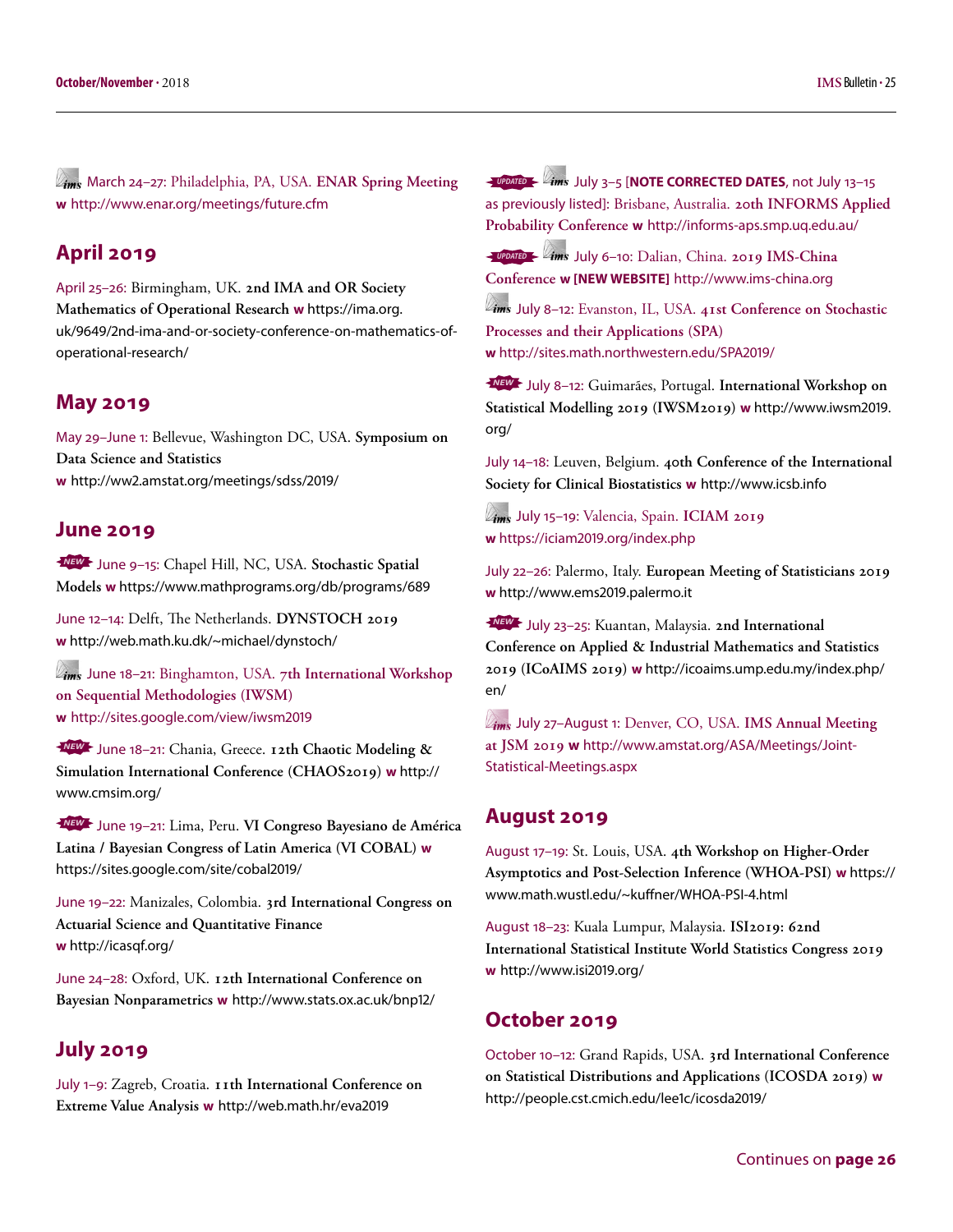## **International Calendar** *continued*

### **December 2019**

*NEW* December 2–6: Mérida, México. **XV CLAPEM: Latin American Congress of Probability and Mathematical Statistics w**  <http://clapem2019.eventos.cimat.mx/>

### **March 2020**

 March 22–25: Nashville, TN, USA. **ENAR Spring Meeting w** <http://www.enar.org/meetings/future.cfm>

### **June 2020**

June 15–18: New Orleans, LA, USA. **Sixth International Conference on Establishment Statistics (ICES-VI) w** <http://ww2.amstat.org/meetings/ices/2020/>

*NEW* June 22–26: Sydney, Australia. **International Statistical Ecology Conference (ISEC2020) w** <http://www.isec2020.org/>

### **July 2020**

July 5–11: Portoroz, Slovenia. **8th European Congress of Mathematics. w** <http://www.8ecm.si>/

### **August 2020**

 August 1–6: Philadelphia, PA, USA. **JSM 2020 w** [http://www.amstat.org/ASA/Meetings/Joint-Statistical-](http://www.amstat.org/ASA/Meetings/Joint-Statistical-Meetings.aspx)[Meetings.aspx](http://www.amstat.org/ASA/Meetings/Joint-Statistical-Meetings.aspx)

 August 17–21: Seoul, Korea. **Bernoulli/IMS World Congress on Probability and Statistics w** TBC

### **March 2021**

 March 14–17: Baltimore, MD, USA. **ENAR Spring Meeting w** <http://www.enar.org/meetings/future.cfm>

### **August 2021**

 August 7–12: Seattle, WA, USA. **IMS Annual Meeting at JSM 2021 w** [http://www.amstat.org/ASA/Meetings/Joint-Statistical-](http://www.amstat.org/ASA/Meetings/Joint-Statistical-Meetings.aspx)[Meetings.aspx](http://www.amstat.org/ASA/Meetings/Joint-Statistical-Meetings.aspx)

### **March 2022**

 March 27–30: Houston, TX, USA. **ENAR Spring Meeting w** <http://www.enar.org/meetings/future.cfm>

### **August 2022**

July/August: Location TBC. **IMS Annual Meeting w** TBC

 August 6–11: Washington DC, USA. **JSM 2022 w** [http://www.amstat.org/ASA/Meetings/Joint-Statistical-](http://www.amstat.org/ASA/Meetings/Joint-Statistical-Meetings.aspx)[Meetings.aspx](http://www.amstat.org/ASA/Meetings/Joint-Statistical-Meetings.aspx)

### **August 2023**

 August 5–10: Toronto, ON, Canada. **IMS Annual Meeting at JSM 2023 w** [http://www.amstat.org/ASA/Meetings/Joint-](http://www.amstat.org/ASA/Meetings/Joint-Statistical-Meetings.aspx)[Statistical-Meetings.aspx](http://www.amstat.org/ASA/Meetings/Joint-Statistical-Meetings.aspx)

### **August 2024**

 August 3–8: Portland, OR, USA. **JSM 2024 w** [http://www.amstat.org/ASA/Meetings/Joint-Statistical-](http://www.amstat.org/ASA/Meetings/Joint-Statistical-Meetings.aspx)[Meetings.aspx](http://www.amstat.org/ASA/Meetings/Joint-Statistical-Meetings.aspx)

**Are we missing something? If you know of any statistics or probability meetings which aren't listed here, please let us know. You can email the details to Elyse Gustafson at [erg@imstat.org](mailto:erg@imstat.org), or you can submit the details yourself at [https://www.imstat.org/](https://www.imstat.org/ims-meeting-form/) [ims-meeting-form/](https://www.imstat.org/ims-meeting-form/) We'll list them here in the Bulletin, and on the IMS website too, at [imstat.org/meetings-calendar/](https://imstat.org/meetings-calendar/)**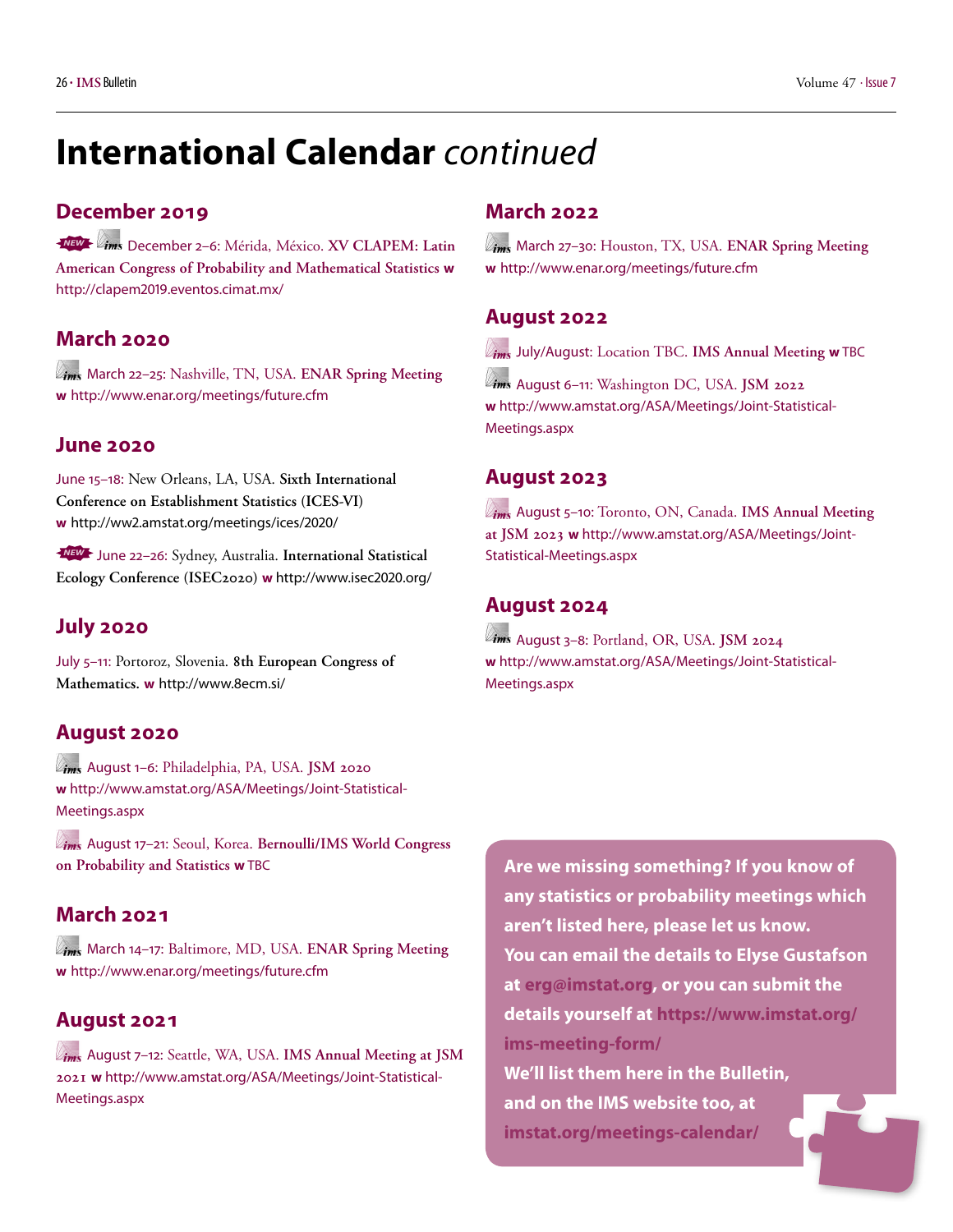#### <span id="page-26-0"></span>**Membership and Subscription Information**

#### **Journals**

The scientific journals of the Institute of Mathematical Statistics are *The Annals of Statistics*, *The Annals of Probability, The Annals of Applied Statistics*, *The Annals of Applied Probability*, and *Statistical Science*. The *IMS Bulletin* is the news organ of the Institute.

#### **Individual Memberships**

Each individual member receives the *IMS Bulletin* (print and/ or electronic) and may elect to receive one or more of the five scientific journals. Members pay annual dues of \$105. An additional \$89 is added to the dues of members for each scientific journal selected (\$53 for *Stat Sci*). **Reduced membership** dues are available to full-time students, new graduates, permanent residents of countries designated by the IMS Council, and retired members.

#### **Individual and General Subscriptions**

Subscriptions are available on a calendar-year basis. **Individual subscriptions** are for the personal use of the subscriber and must be in the name of, paid directly by, and mailed to an individual. Individual subscriptions for 2018 are available to *The Annals of Applied Probability* (\$204), *The Annals of Applied Statistics* (\$204), *The Annals of Probability* (\$204), *The Annals of Statistics* (\$204), *Statistical Science* (\$168), and *IMS Bulletin* (\$115). **General subscriptions** are for libraries, institutions, and any multiplereadership use. Institutional subscriptions for 2018 are available to *The Annals of Applied Probability*, *The Annals of Applied Statistics*, *The Annals of Probability*, and *The Annals of Statistics* (each title \$505 online only / \$559 print+online), *Statistical Science* (\$288/\$317), and *IMS Bulletin* (\$132 print). Airmail rates for delivery outside North America are \$149 per title.

#### *IMS Bulletin*

The *IMS Bulletin* publishes articles and news of interest to IMS members and to statisticians and probabilists in general, as well as details of IMS meetings and an international calendar of statistical events. Views and opinions in editorials and articles are not to be understood as official expressions of the Institute's policy unless so stated; publication does not necessarily imply endorsement in any way of the opinions expressed therein, and the *IMS Bulletin* and its publisher do not accept any responsibility for them. The *IMS Bulletin* is copyrighted and authors of individual articles may be asked to sign a copyright transfer to the IMS before publication.

The *IMS Bulletin* (ISSN 1544-1881) is published eight times per year in January/February, March, April/May, June/ July, August, September, October/November and December, by the Institute of Mathematical Statistics, 3163 Somerset Dr, Cleveland, Ohio 44122, USA. Periodicals postage paid at Cleveland, Ohio, and at additional mailing offices. Postmaster: Send address changes to Institute of Mathematical Statistics, 9650 Rockville Pike, Suite L3503A, Bethesda, MD 20814-3998.

Copyright © 2018 by the Institute of Mathematical Statistics. Printed by The Sheridan Press, 450 Fame Avenue, Hanover, PA 17331, USA.

## **Information for Advertisers**

**General information:** The *IMS Bulletin* and webpages are the official news organs of the Institute of Mathematical Statistics. The *IMS Bulletin*, established in 1972, is published 8 times per year. Print circulation is around 4,000 paper copies, and it is also free online in PDF format at <http://bulletin.imstat.org>, posted online about two weeks before mailout (average downloads over 8,000). Subscription to the *IMS Bulletin* costs \$115. To subscribe, call 877-557-4674 (US toll-free) or +1 216 295 2340 (international), or email [staff@](mailto:staff@imstat.org) [imstat.org](mailto:staff@imstat.org). The IMS website, [http://imstat.org](http://imstat.org/en/index.html), established in 1996, receives over 30,000 visits per month. Public access is free.

#### **Advertising job vacancies**

A single 60-day online job posting costs just \$305.00. We will also include the basic information about your job ad (position title, location, company name, job function and a link to the full ad) in the *IMS Bulletin* at no extra charge. See <http://jobs.imstat.org>

#### **Advertising meetings, workshops and conferences**

Meeting announcements here and on the IMS website at <https://imstat.org/meetings-calendar/> are free. Submit your announcement at <https://www.imstat.org/ims-meeting-form/>

#### **Rates and requirements for display advertising**

Display advertising allows for placement of camera-ready ads for journals, books, software, etc. A camera-ready ad should be sent as a grayscale PDF/EPS with all fonts embedded. Email your advert to Audrey Weiss, IMS Advertising Coordinator [admin@imstat.org](mailto:admin@imstat.org) or see <http://bulletin.imstat.org/advertise>

|                                                      | Dimensions: width x height                        | Rate  |
|------------------------------------------------------|---------------------------------------------------|-------|
| 1/ <sub>3</sub> page                                 | 4.9" wide x 4" high (125 x 102 mm)                | \$270 |
| 1/2 page                                             | 7.5" wide x 4" high (190 x 102 mm)                | \$335 |
| $\frac{2}{3}$ page                                   | 4.9" wide x 8" high (125 x 203 mm)                | \$390 |
| Full page (to edge,<br>including 1/8" bleed)         | 8.75" wide x 11.25" high<br>$(222$ mm $x 286$ mm) | \$445 |
| Full page (within usual<br><b>Bulletin margins</b> ) | 7.5" wide x 9.42" high<br>$(190$ mm x 239 mm)     | \$445 |

#### **Deadlines and Mail Dates for** *IMS Bulletin*

| Issue |                  | Deadline              | Online by            | Mailed       |
|-------|------------------|-----------------------|----------------------|--------------|
| 1:    | January/February | December 1            | December 15          | January 1    |
| 2:    | March            | <b>February 1</b>     | February 15          | March 1      |
| 3:    | April/May        | March 15              | April 1              | April 15     |
| 4:    | June/July        | May 1                 | May 15               | June 1       |
| 5:    | August           | July 1                | July 15              | August 1     |
| 6:    | September        | August 15             | September 1          | September 15 |
| 7:    | Oct/Nov          | September 15          | October <sub>1</sub> | October 15   |
| 8:    | December         | November <sub>1</sub> | November 15          | December 1   |